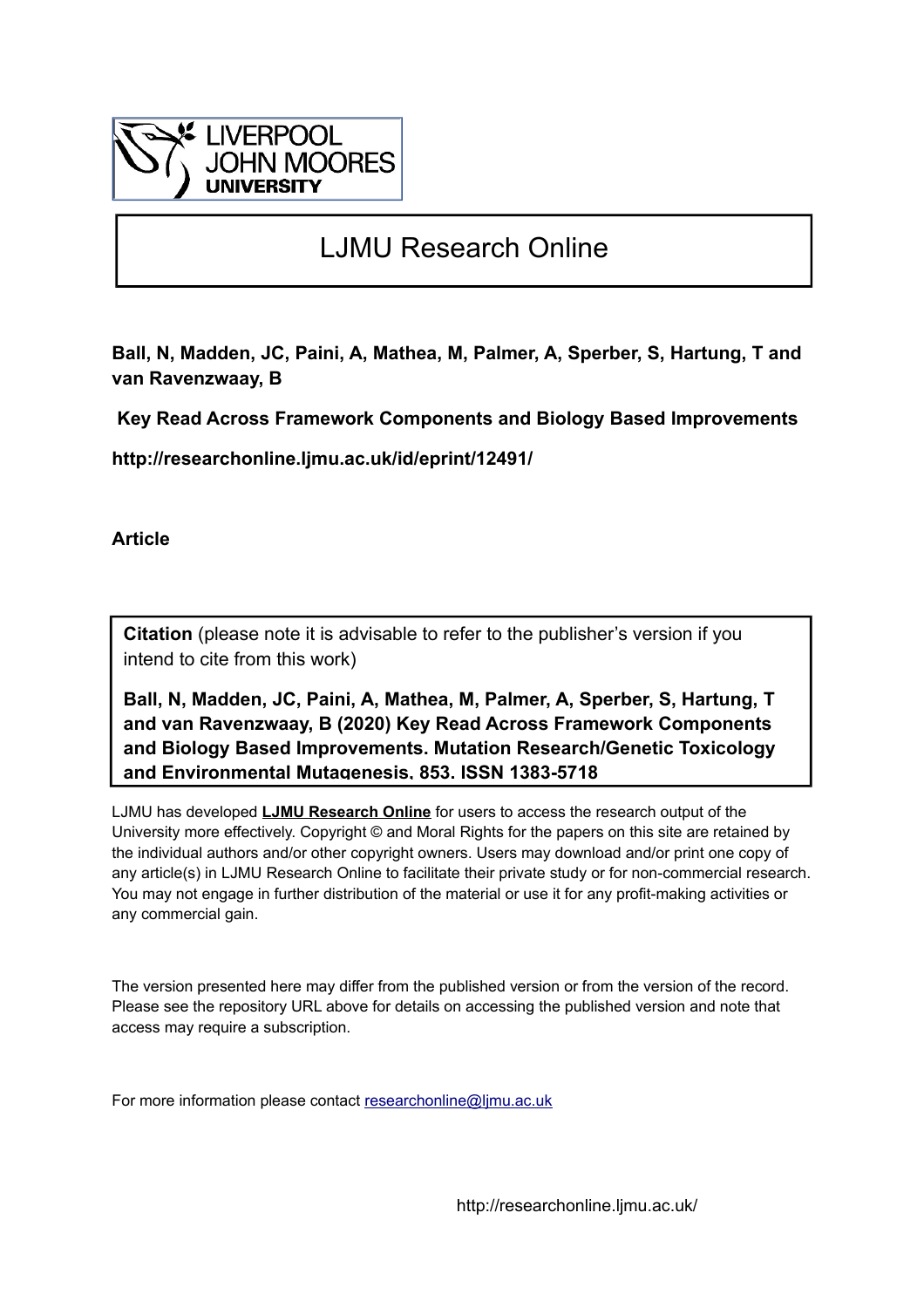Mutation Research

Key Read Across Framework Components and Biology Based Improvements

Nicholas Ball<sup>a</sup>, Judith Madden<sup>b</sup>, Alicia Paini<sup>f</sup>, Miriam Mathea<sup>c</sup>, Andrew David Palmer<sup>c</sup>, Saskia Sperber<sup>d</sup>, Thomas Hartung<sup>e</sup>, Bennard van Ravenzwaay<sup>d</sup>

- a Dow Chemical Company, Horgen, Switzerland
- b School of Pharmacy and Bimolecular Sciences, Liverpool John Moores University, Byrom Street, Liverpool, UK.
- c BASF SE, computational chemistry, Ludwigshafen, Germany
- d BASF SE, experimental toxicology and ecology, Ludwigshafen, Germany
- e Johns Hopkins University, Center for Alternatives to Animal Testing (CAAT), Baltimore, USA, and University of Konstanz, CAAT-Europe, Germany
- f European Commission Joint Research Centre, Ispra, Italy.

Corresponding author: Bennard van Ravenzwaay, BASF SE, Ludwigshafen [bennard.ravenzwaay@basf.com](mailto:bennard.ravenzwaay@basf.com)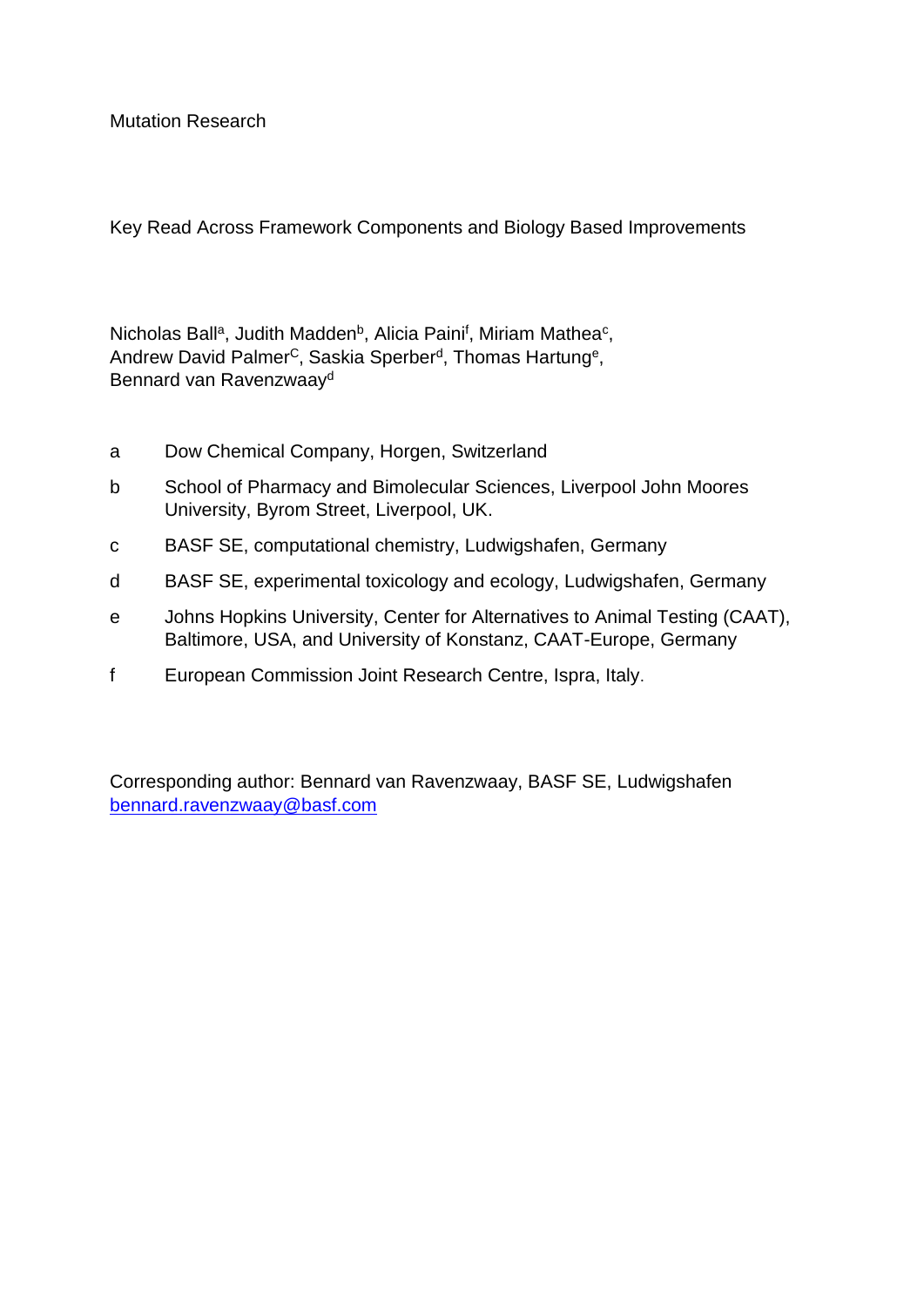#### Abstract

At the 2019 annual meeting of the European Environmental Mutagen and Genomics Society a workshop session related to the use of read across concepts in toxicology was held. The goal of this session was to provide the audience an overview of general read-across concepts. From ECHA's read across assessment framework, the starting point is chemical similarity. There are several approaches and algorithms available for calculating chemical similarity based on molecular descriptors, distance/similarity measures and weighting schemata for specific endpoints. Therefore, algorithms that adapt themselves to the data (endpoint/s) and provide a good ability to distinguish between structural similar and not similar molecules regarding specific endpoints are needed and their use discussed. Toxico-dynamic end points are usually in the focus of read across cases. However, without appropriate attention to kinetics and metabolism such cases are unlikely to be successful. To further enhance the quality of read across cases new approach methods can be very useful. Examples based on a biological approach using plasma metabolomics in rats are given. Finally, with the availability of large data sets of structure activity relationships, in silico tools have been developed which provide hitherto undiscovered information. Automated process is now able to assess the chemical – activity space around the molecule target substance and examples are given demonstrating a high predictivity for certain endpoints of toxicity. Thus, this session provides not only current state of the art criteria for good read across, but also indicates how read-across can be further developed in the near future.

#### Keywords:

REACH, read-across, in silico, metabolomics, PBPK modelling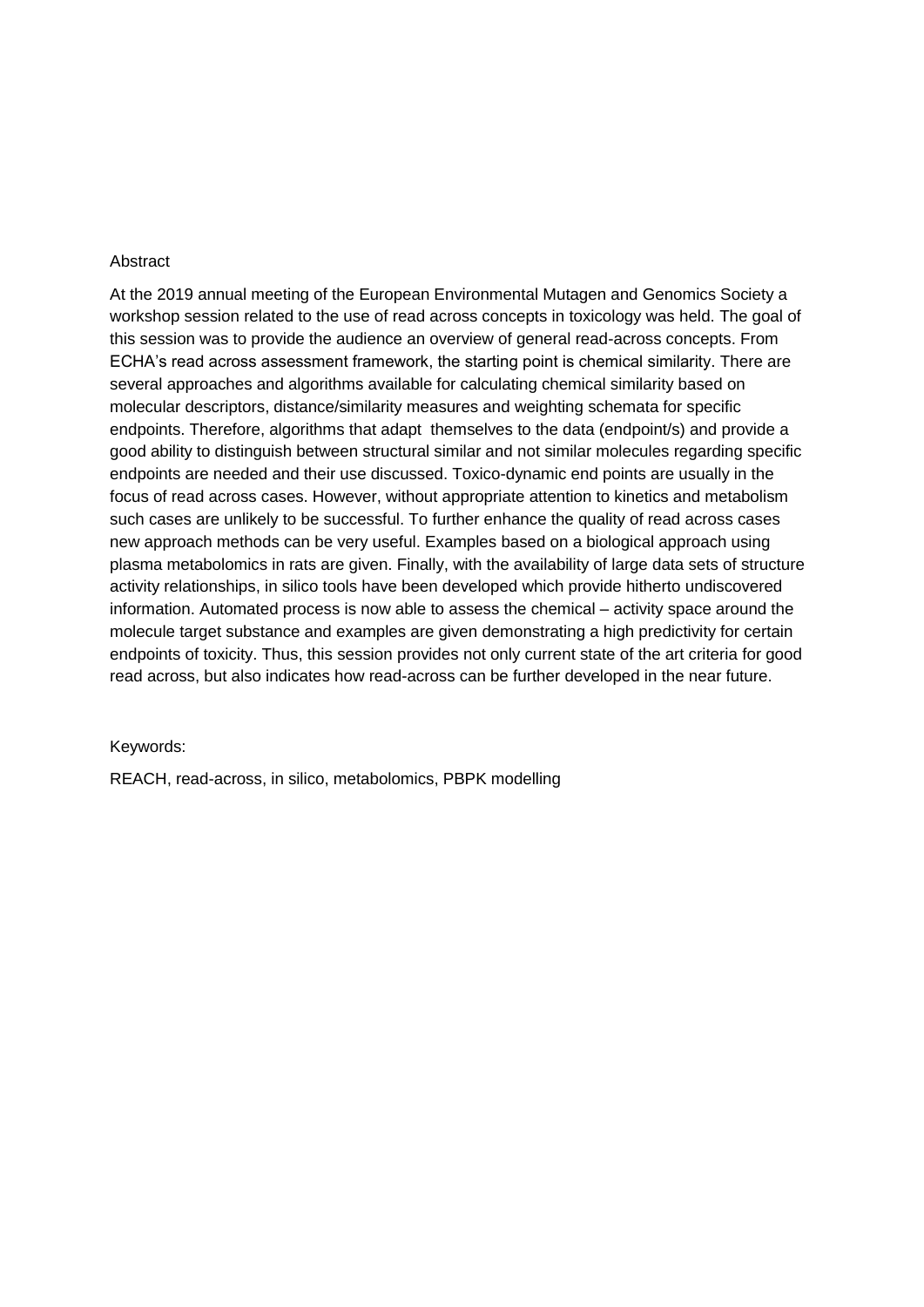#### **Introduction**

'Read-across and grouping', or 'read-across', is one of the most commonly used alternative approaches for data gap filling in registrations submitted under the REACH Regulation. Readacross entails the use of relevant information from analogous substances (the 'source' information) to predict properties for the 'target' substance(s) under consideration. The conditions under which 'Read-across and grouping' can be used to adapt the standard testing regime are listed in Annex XI, 1.5 of the REACH Regulation. It has to be ensured that prediction of a property based on read-across is reliable, can be used for risk assessment and/or classification and labelling, and complies in general with the provisions in REACH for the substance under consideration. Registrants are obligated to consider and, where they can, use appropriate alternative approaches to fulfil applicable REACH information requirements concerning vertebrate animal studies. If read-across which meets the information requirements is applied, unnecessary animal testing may be avoided as there will be no need to carry out one-by-one testing of all their substances to fulfil the information requirements (ECHA RAAF (2015).

Guidance on how to build appropriate read across cases is also given in ECHA's Read-Across Assessment Framework (RAAF). Using this guidance is theoretically not too difficult, however in practice, experience has shown that only a few solid cases could be built to significantly reduce animal testing for repeated dose studies (systemic toxicity studies with a duration > 4 weeks and reproductive toxicity).

ECHA has attempted to address such issues in a workshop in which new approach methods (encompassing classical in vitro alternative methods, in silico approaches and new technologies) were evaluated for their practical use in regulatory decision making.

ECHA's Topical Scientific Workshop (19-20 April 2016) addressed the use of data and information from new approach methodologies (NAMs) to support regulatory decisions for the use of chemical substances. An international audience considered three themes representing the use of NAMs for read-across (Theme 1), for screening and prioritisation (Theme 2) and for future prospects (Theme 3). The main deliberations and conclusions of the workshop are summarised in this document.

NAMs were taken in a broad context to include in silico approaches, in chemico and in vitro assays, as well as the inclusion of information from the exposure of chemicals in the context of hazard assessment. They also include a variety of new testing tools, such as "high-throughput screening" and "high-content methods" e.g. genomics, proteomics, metabolomics; as well as some "conventional" methods that aim to improve understanding of toxic effects, either through improving toxicokinetic or toxicodynamic knowledge for substances.

Three read-across case studies were presented, including an evaluation of the read-across, and the contributions of NAMs to reduce uncertainty, using ECHA's Read-across assessment framework (RAAF).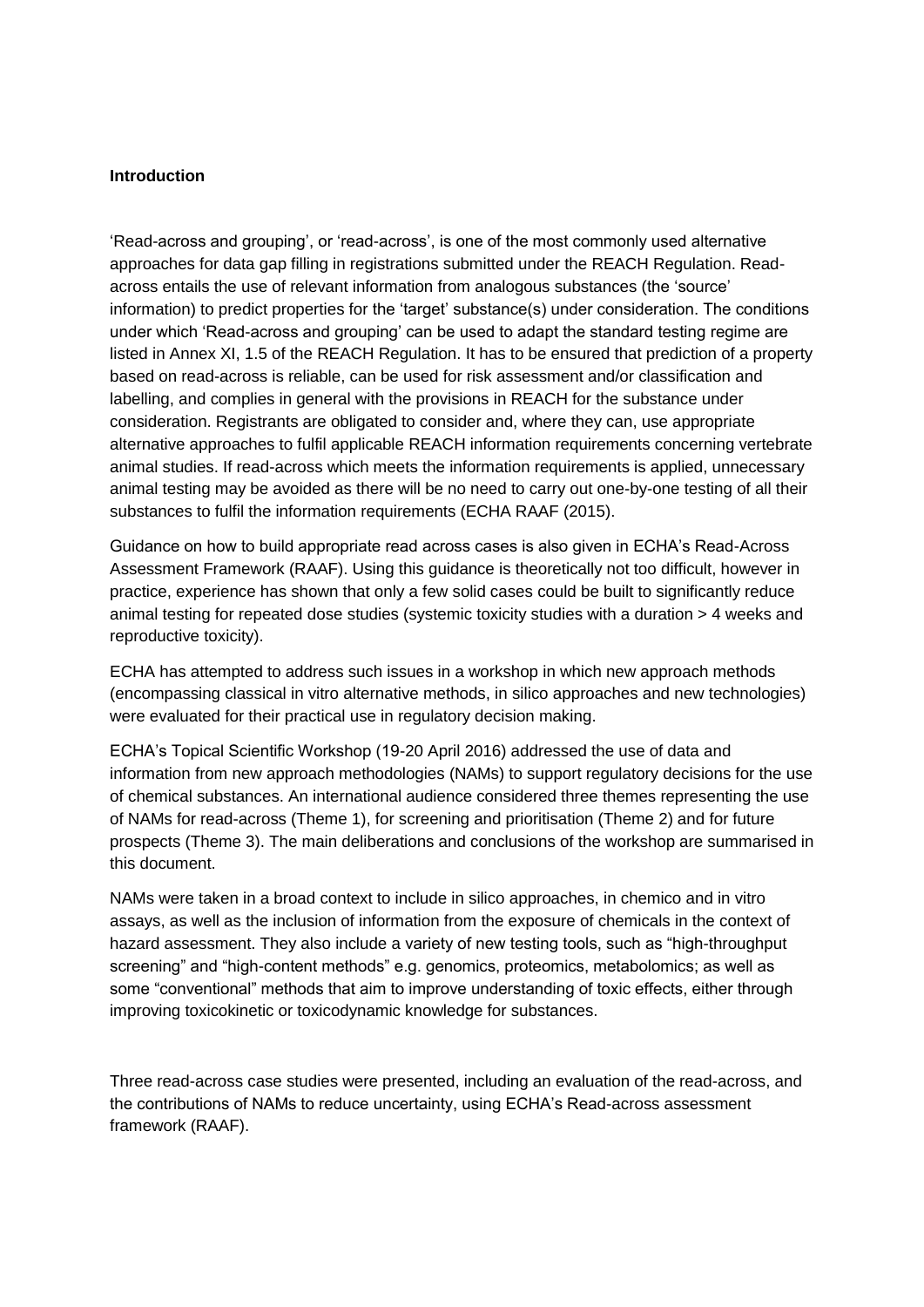NAMs were found to support read-across, especially by providing information on toxicodynamics, which increased confidence in mechanistic hypotheses and justification. However, the NAM approaches considered in this workshop were found to be less useful to provide evidence on toxicokinetics to support a read-across argument. NAMs were also shown to be applied in a variety of scenarios for screening and prioritisation with examples from various regions. The future prospects for the use of NAMs were outlined through presentations on current and anticipated practice. The workshop recognised the usefulness of the NAMs for a number of regulatory uses.

Three years later, progress and knowledge about read-across in general and the use of NAMs in this context has advanced, but communication has been rather limited. Therefore, a workshop was organized by ECETOC (the European Centre for Ecotoxicology and Toxicology of Chemicals) – a Brussels based science institute, at the 2019 EEMGS (European Environmental Mutagen and Genomics Society) to promote communication and discussion of read across concepts to reduce animal testing.

The workshop consisted of 5 presentations and a concluding discussion, as shown below.

Session III ECETOC Workshop Read across

Nicholas Ball: Read across – a regulatory perspective based on the RAAF

Judith Madden: Kinetics and PBPK modelling as a component for read across

Miriam Mathea: Structural similarities and molecular design

Saskia Sperber: The use of metabolomics to improve the quality of read across

Thomas Hartung: Big Data In silico tools for read across

The essentials of the individual presentations are summarized in the following.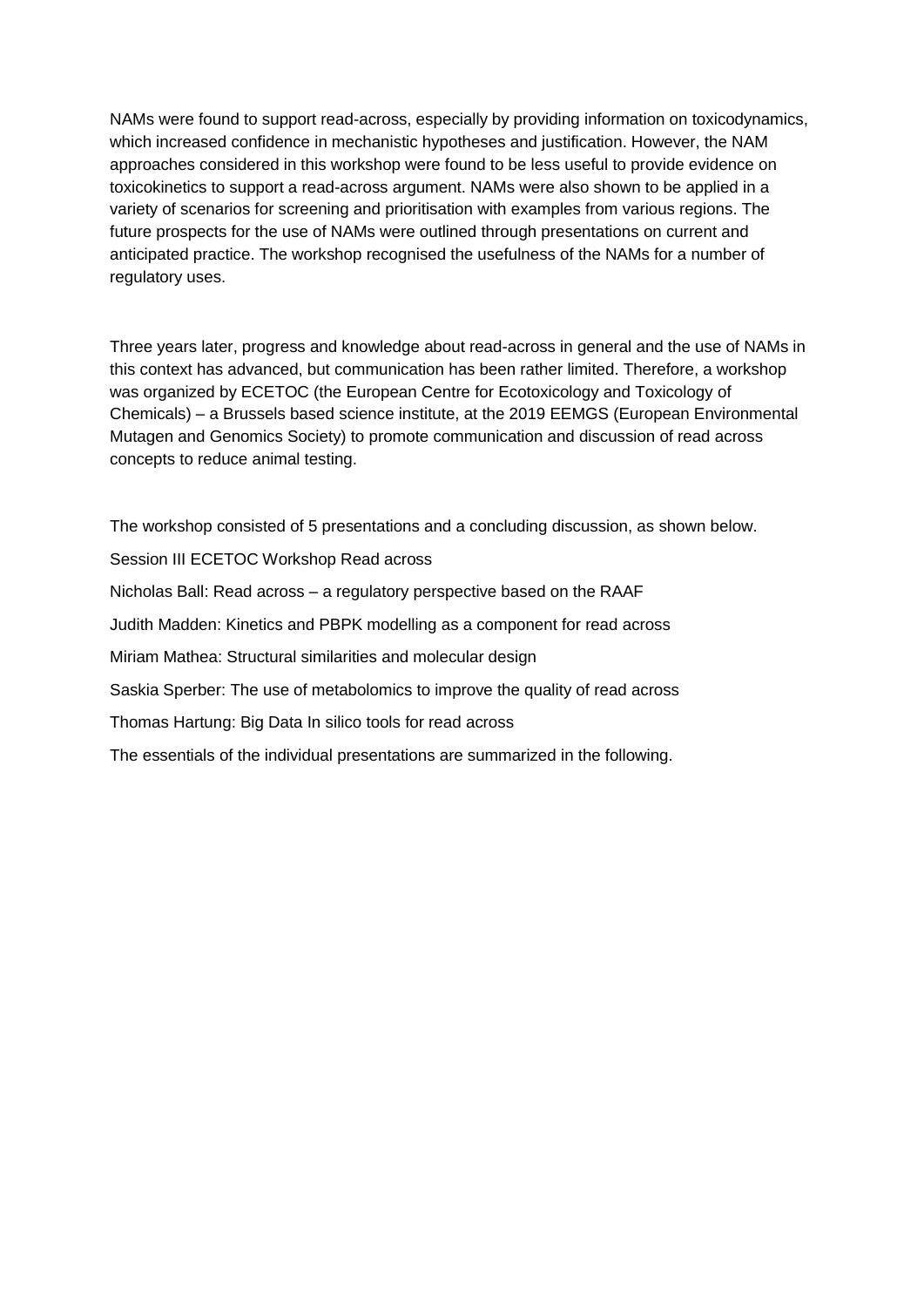# **1. Read across – a regulatory perspective based on the read across assessment framework (RAAF), with particular emphasis on Mutagenicity**

## *Why use read across for genotoxicity / mutagenicity ?*

Nicholas Ball presented how the assessment of genotoxicity and the potential for mutagenicity using a tiered approach to testing, beginning with in silico assessment of potential structural alerts for known mechanisms of DNA interaction can be done. It moves through a suite of in vitro assays which typically comprise bacterial mutagenicity, mammalian cell clastogenicity and mutagenicity, and finally, and if warranted, a broader array of in vivo assays to determine the specific genotoxic/mutagenic effects being produced and their potential relevance to humans. Beyond this, it may be also necessary to follow up with more extensive testing to further characterise the outcome associated with mutagenicity, such as assessing carcinogenicity or transgenerational effects on reproduction [1, 2] Consequently, the assessment of genotoxic and mutagenic potential can evolve into a complex and resource intensive (including animal use) exercise. In addition, no assay is perfect and therefore there is also the possibility that a false positive or negative assay triggers an assessment and further testing which is ultimately inappropriate. It is therefore important to utilize as much information as possible as part of a weight of evidence when determining how to characterize this endpoint and focus effort on those substances where it is most appropriate.

One way to achieve this is to group structurally similar substances together and utilize readacross of data from one or more members of the group to the others. This provides an opportunity to make the most out of the data you have access to and potentially limits the need for testing to only a subset of group members. It also offers a way to interrogate positive and negative results in the context of the broader group of substances to assess whether the results of an assay are reliable or perform a more in-depth mechanism of action assessment without generating data on every substance. As such the use of read-across can play an important role in the assessment of a substance's genotoxicity and mutagenicity.

One of the key criteria when forming a category of substances is the members should be structurally similar. As such, the use of read-across within categories of substances is well suited to assess mutagenicity due to the strong link between chemical structure and ability to interact with DNA. The close association between chemical structure (presence or absence of 'active functional groups) and the ability to interact with DNA is also why the prediction of genotoxicity using QSAR tools is so well developed versus other endpoints with a more complex mechanism of action where chemical structure is less clearly associated with the final adverse outcome.

## *Use of read across to assess mutagenicity in a Regulatory context – the EU REACH regulation*

Read-across of hazard data between structurally similar analogues and within categories plays a critical role within the EU REACH regulation as it offers a way to identify potential hazards of the substance subject to this regulation while reducing the need for generating new studies on every substance. However, due to the importance of performing a reliable and robust hazard assessment to demonstrate a chemical substance can be used safely, the use of read-across must be supported with a robust scientific justification. In the absence of such a justification there is too much uncertainty associated with the hazard characterization.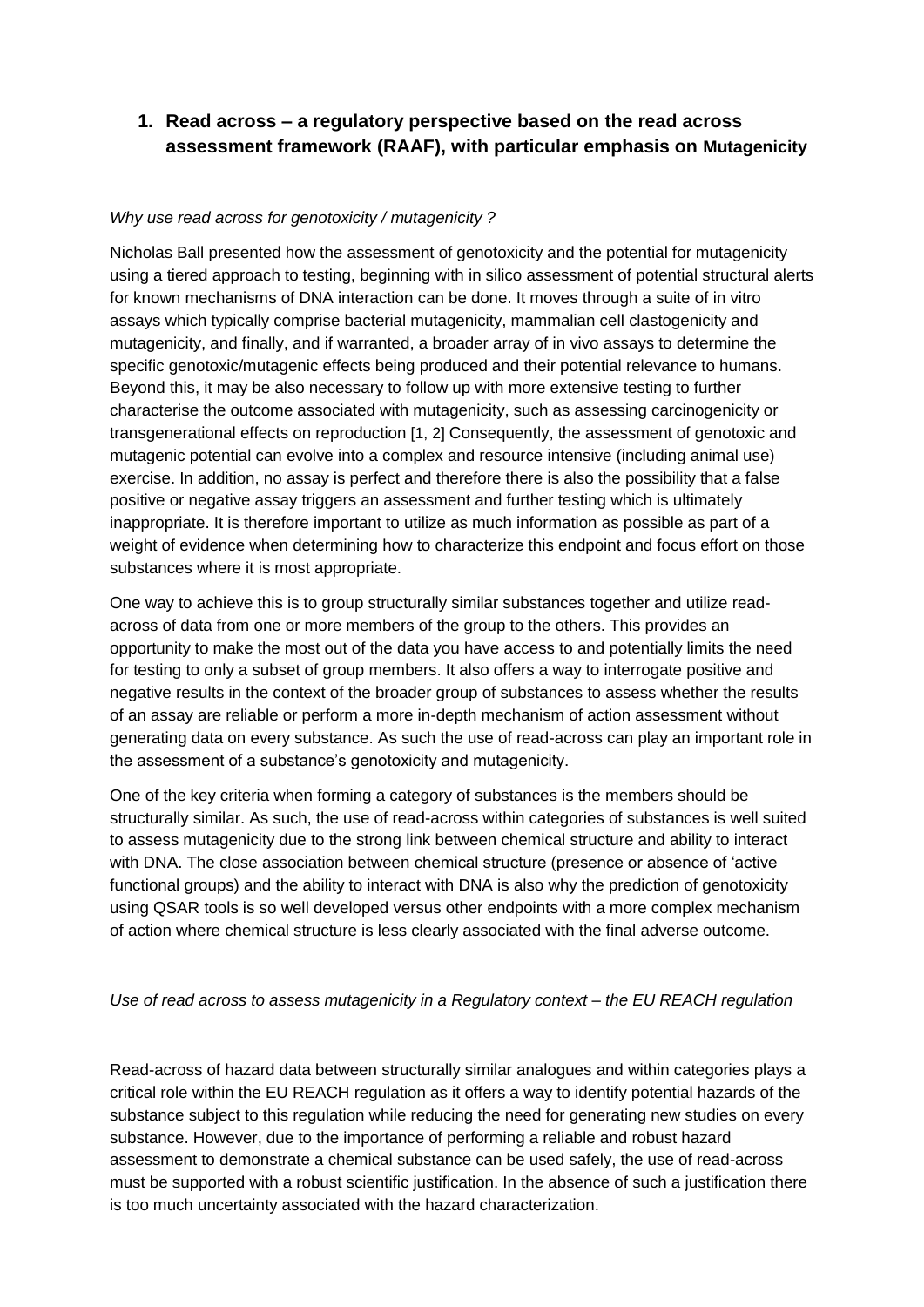A substantial amount of guidance and published papers are available on the subject of readacross to guide a practitioner through the process of grouping substances and formulating a robust justification [3, 4, 5, 6, 7] and on the side of the regulatory agency (the European Chemicals Agency), a guide for assessors has been developed, the Read-across Assessment Framework (RAAF) [8]. This guide was developed to support the assessment of read-across justifications, promoting a consistent approach and resulting in a transparent judgement on their adequacy and acceptability. In situations where the read-across justification is deemed to be insufficient, it also provides a clear basis for whether and how it can be improved.

At a high level, the RAAF is set up to take an assessor through a read-across justification such that the critical elements are assessed and given a score, allowing the assessor to conclude whether the overall justification is OK and, if not, what are the aspects of the justification which are insufficient or scientifically invalid. To accomplish this, the RAAF puts read-across justifications into six different scenarios depending on whether a category or analogue approach is used, what is the main rationale/hypothesis underpinning the read-across justification and is the prediction for a similar versus difference potency. For example, read-across within a category of structurally similar but different compounds having the same kind of effect and with a similar potency. Within each scenario several assessment elements (AEs) have been defined. These AEs represent critical aspects of a read-across justification that must be addressed and supporting information provided. For each AE a series of questions have been defined to prompt the assessor to look whether the necessary supporting information has been provided, or whether a concern has been addressed. For example, where metabolism is an important aspect of the read-across justification, one of the AEs guides the assessor through the determination of whether information on metabolism has been provided and is sufficient. These AEs are scored by the assessor with a score of 1-5; a score of 1 or 2 is given where assessor considers the information provided to be invalid or insufficient. A score of 3-5 indicates the information provided is accepted but with varying degrees of confidence/certainty – 5 indicating that the AE is accepted with low uncertainty. The culmination of the assessment is a series of scores for each AE and if any of these is 1 or 2 then the read-across justification is rejected. The AEs where scores of 1 or 2 are given form the basis of feedback to the registrant on whether their approach is considered scientifically valid and whether it is deemed possible to improve the justification by providing more information.

One critical aspect of the use of read-across within the context of REACH is that a read-across justification should be specific to each endpoint where read-across is used. For example, if readacross is used to address genotoxicity, repeated dose toxicity, environmental fate, etc. then for each endpoint there should be a specific justification provided to justify the use of read-across. These endpoint specific justifications can have common elements, but it should be specifically stated how structural similarities between analogues or category members allows the prediction of the specific endpoint in question. This has not always been clearly understood in the past and led to situations where read-across was accepted for one endpoint but not another [9].

The RAAF was originally intended to be a guide for the European Chemical Agency (ECHA) to use as part of dossier evaluations, however it is also a useful resource for practitioners preparing read-across justifications [10]. By identifying the most appropriate read-across scenario, the relevant AEs can be identified, and a practitioner can then ensure enough information is available to support them. Several published case studies are available where this approach has been employed along with attempts to characterize uncertainty associated with the use of read-across [11, 12, 13]. While making use of the RAAF to prepare a read-across justification should result in it being more robust, it does not guarantee acceptance of the approach by ECHA. There is still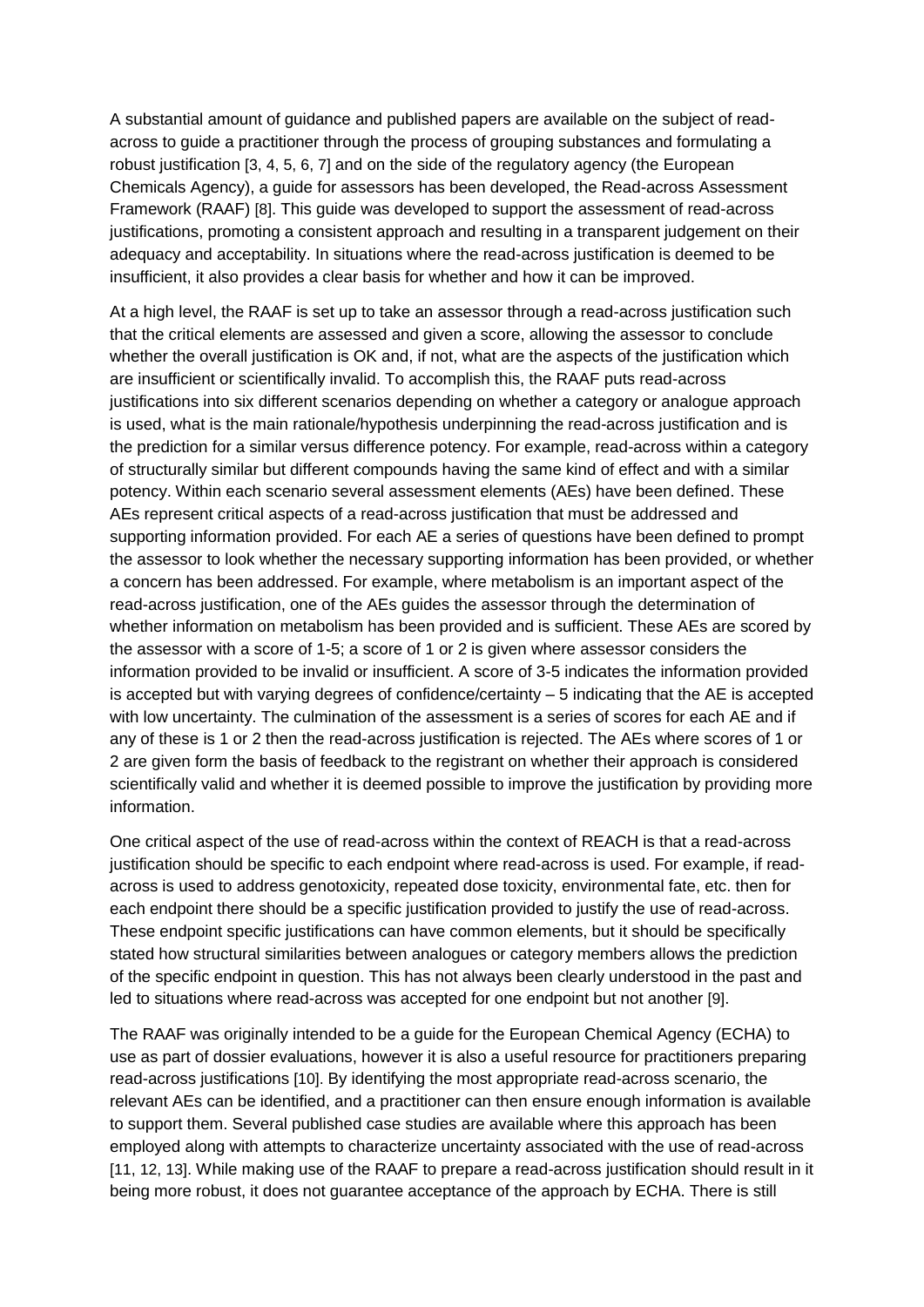room for expert judgement with respect to the interpretation of information provided and the uncertainty associated with the approach.

## 2. **Kinetics and PBPK modelling as a component for read across**

## *The need for ADME/TK data in read-across*

Read-across, the process by which information from known (source) chemical(s) is used to infer the activity of unknown (target) chemical(s), is important for chemical safety assessment across multiple industrial sectors (food, drugs, pesticides, household products, cosmetics etc.) as it provides a means to reduce animal testing, supporting the 3Rs philosophy as presented by Judith Madden and Alicia Paini. Whether it is to be used for internal decision-making, research and development or in regulatory submissions, determines the extent of justification required or level of uncertainty that is acceptable for the prediction, with regulatory applications being the most demanding.

In predicting true potential to elicit a biological response it is not only the intrinsic activity of the chemical that is relevant, but also its ability to reach the site of action in sufficient concentration i.e. the internal exposure of the chemical needs to be characterised. Hence, full justification of a read-across prediction requires consideration of the absorption, distribution, metabolism and elimination (ADME) properties of source and target chemicals, and ideally their time-dependent (toxicokinetic (TK)) profile. In order to assist read-across practioners to provide adequately justified predictions, guidance has been published on how these should be reported and documented, including how to incorporate relevant ADME/TK information. The Read-Across Assessment Framework from ECHA [2] defines a specific scenario for read-across, on the basis of conversion to a common metabolite. The OECD guidance on grouping of chemicals stipulates credibility of read-across is enhanced where similarity in ADME can be demonstrated and proposes that kinetic data may be used to demonstrate that source and target chemicals are dealt with by the body in a similar (or predictable) manner [26]. The document also provides an example data matrix for organising information used in the prediction. Similarly, the strategy for structuring and reporting a read-across prediction published by Schultz et al. provides template tables for inclusion of ADME data that may support a read across prediction [24].

In building a category, or identifying individual analogues for read-across, chemicals must be selected based on appropriate similarity metrics, with any dissimilarities identified. Whilst the argument centers on the similarity driving the read-across prediction, any dissimilarities that may moderate, or obviate, activity must be considered. It is a truism that no chemical can be absolutely similar to another – only similar with respect to a given property. Therefore, there are many properties that may be used to compare chemicals: structural similarity, biological similarity, physico-chemical properties, mechanism of action, metabolite formation etc. To have confidence in the read-across prediction, it is essential either to select only those analogues that have similar (or predictably differing) ADME/TK properties, or to moderate the prediction with any known or predicted ADME/TK data (for the source or target chemicals). Differences in testing scenario may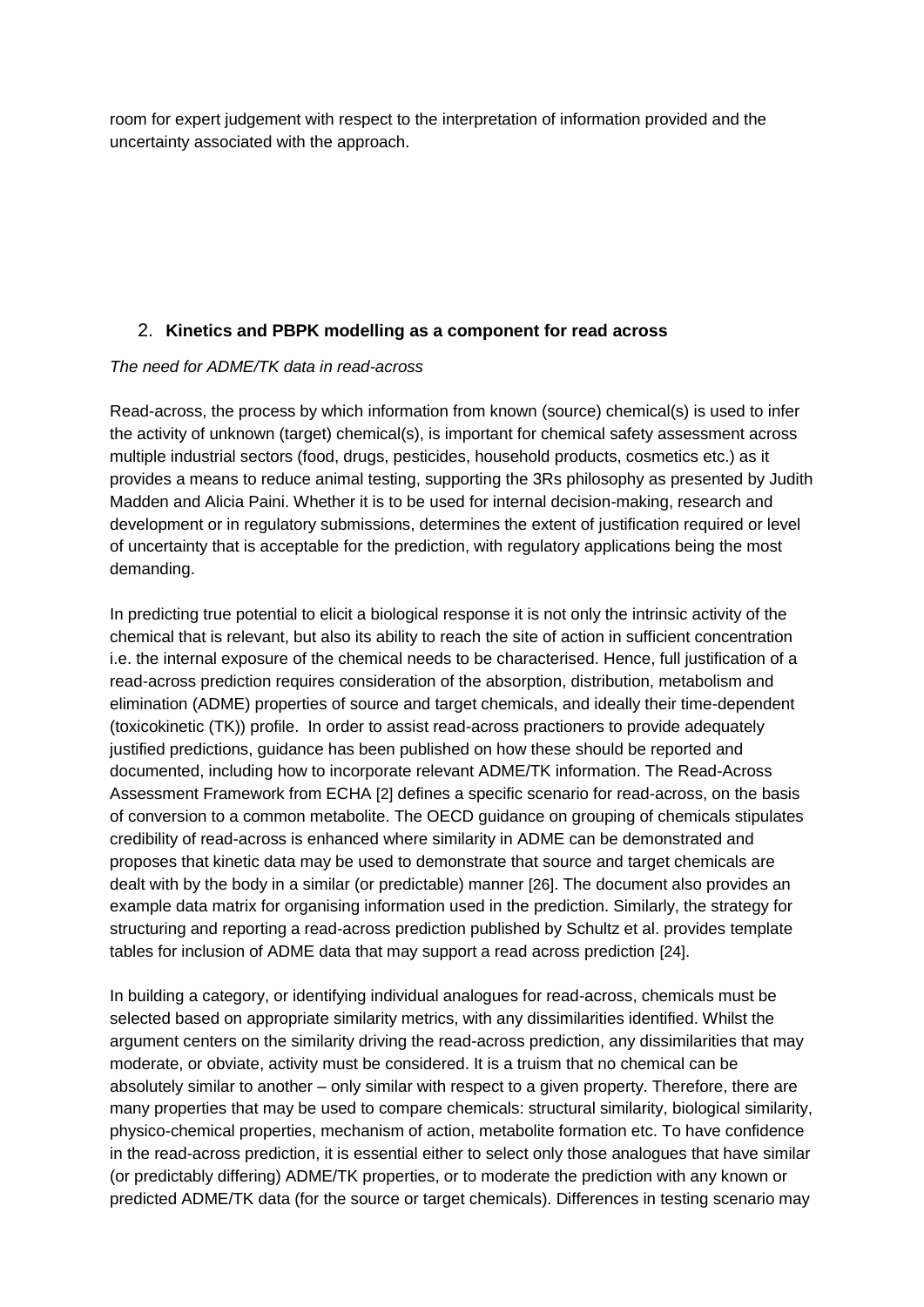require additional modifications e.g. extrapolation between different dose levels (low to high dose; single to multiple dose) exposure routes (oral, dermal or inhalational) and inter-species differences. Increasingly, there is interest in predicting intra-species differences as, for example, the response seen in a healthy adult may be significantly different to that seen in a neonate or aging person/animal (*vide infra*). Identifying the most sensitive individuals in a population is also important, as chemical safety assessment must establish safe levels for normal, population-wide, use.

## *Sources of ADME/TK data*

Knowledge of ADME/TK parameters for source and target, notably extent of tissue or plasma protein binding, metabolic profile or elimination rate/half-life, is key to a well-justified read-across argument. With advances in experimental methods to generate data and an expansion in resources for storage (often in the public domain) there is an ever-growing knowledgebase for ADME/TK data. General collations such as PubChem (https://pubchem.ncbi.nlm.nih.gov/) with extensive data on 96 million compounds or ChemSpider (http://www.chemspider.com/) with data on 74 million compounds now provide vast amounts of information, rapidly searchable for target chemicals or potential source chemicals, identified using integral routines to identify structurally similar chemicals. Another major resource is the Computational Chemistry Dashboard (https://comptox.epa.gov/dashboard) that contains extensive *in vitro* assay data for 875, 000 compounds (at time of writing). With respect to collating ADME data specifically, Przybylak et al (2018) [22] compiled 140 ADME-related datasets. To assist with predicting values, Patel et al (2018) [19] reviewed over 80 published quantitative structure-activity relationship (QSAR) models for ADME-related properties. A subsequent paper by Madden et al (2019) [17] includes over 200 resources for obtaining or predicting ADME/TK properties. A more comprehensive review of over 950 *in silico* toxicology data resources to support read-across and (Q)SAR has been published by Pawar et al (2019) [20]. Metabolism data is arguably one of the most important factors to consider and there are multiple packages available to predict metabolites e.g. Meteor Nexus (Lhasa limited) and the OECD QSAR Toolbox (https://qsartoolbox.org) which has modules for predicting and/or retrieving metabolites in skin or liver, in rat or human. Toxtree (http://toxtree.sourceforge.net/) also possesses a module to predict potential sites of CYP 450 metabolism and putative metabolites. Although several packages exist to predict possible metabolites, a shortfall of these is their inability to predict the rate and extent of production of individual metabolites. If a read–across argument is based on metabolic similarity, generally this will be reliant upon inclusion of experimental data.

#### *Examples of incorporating ADME/TK data in read-across*

Case studies are useful to demonstrate the utility of new methods in resolving contemporary problems. In order for read-across to become a more accepted methodology, particularly with respect to regulatory submissions, example case studies are being developed and reviewed at the OECD level. One example of a read-across case study incorporating TK data is for subchronic repeated-dose toxicity of simple aryl alcohol alkyl carboxylic esters [27]. In this example three subcategories of aryl alkanoates were investigated: benzyl alkanoates, 2-phenylethyl alkanoates and 3-phenyl propyl alkanoates. The read-across argumentation for the category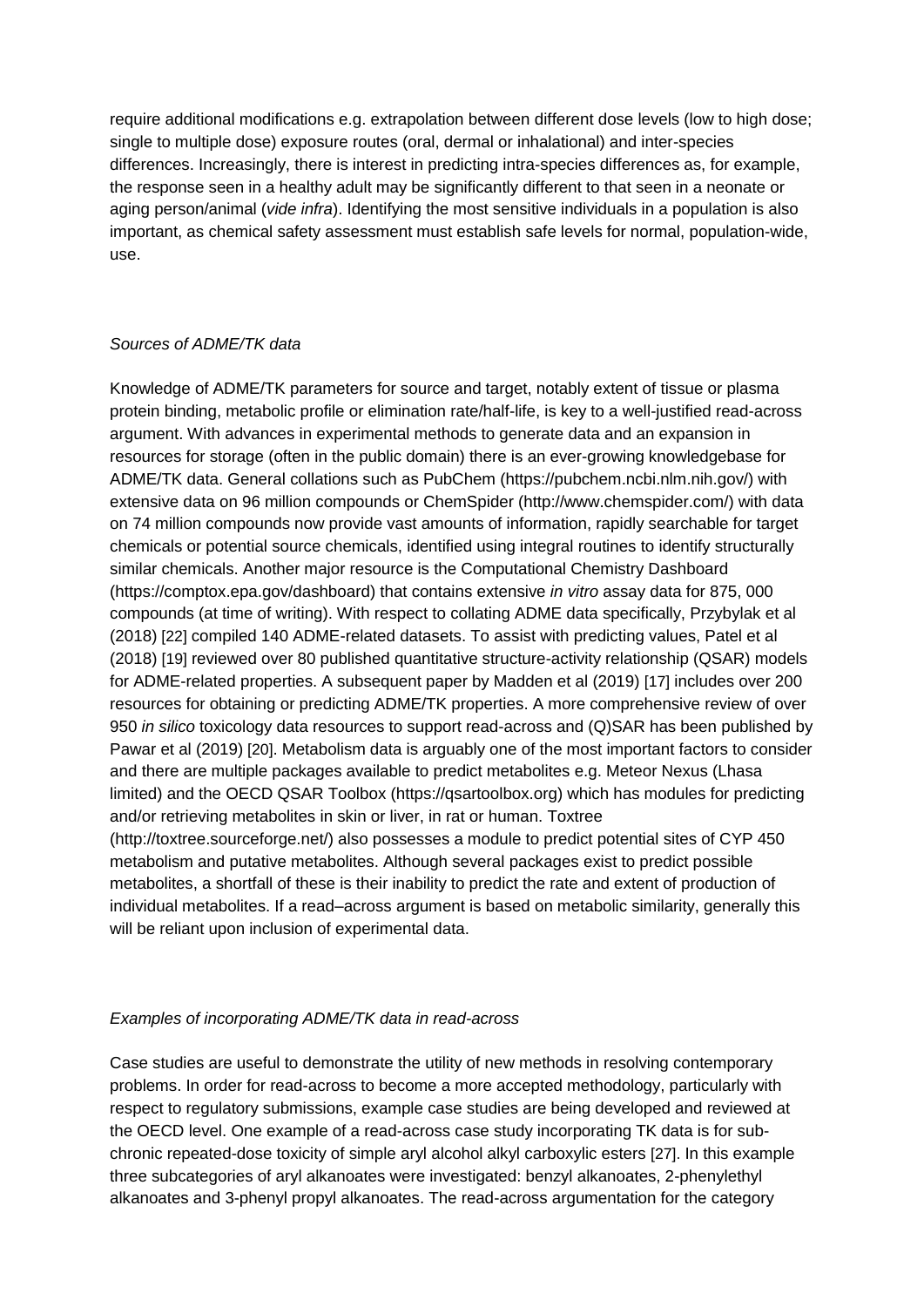members (for chain lengths in the category from C2-C12) was that the ADME processes were well characterised i.e. that the alkanoates were metabolised to the corresponding alcohol which drives the toxicity (non-specific interactions with cell membranes; non-polar narcosis) and to carboxylic acids with little local and no systemic toxicity. The argument for read-across between the esters and the common metabolites, based on both toxicodynamic (TD) and toxicokinetic (TK) similarity, was supported with *in silico, in vitro* and *in vivo* metabolic data with the available *in vivo* data reducing uncertainty. An OECD report (OECD, 2018b), reviewing this and other case studies, concluded that using additional elements for the read-across i.e. going beyond structurally similarity and including TK and other data types strengthened the hypothesis. One caveat reported, however, was concern over the quality of the experimental data. This is an important issue for all read-across cases where a limited amount of *in vivo* data may have significant weighting on the overall argument. The report [28] proposed three areas for further development. These related to guidance on generating further *in vitro* data to support the argument; guidance for evaluating data reliability (for both TK and TD data); and guidance on addressing uncertainty. This third recommendation was the subject of a subsequent paper by Schultz et al (2019) [25] in which six case studies for repeated-dose toxicity were reviewed to identify, evaluate and assess the nature of uncertainty associated with the read-across arguments contained therein. From this analysis a series of 30 questions were proposed to help address the different types of uncertainty identified. The authors concluded that "similarity in toxicokinetics, especially in ADME properties, is seen as crucial in assessing uncertainty. Metabolism is often seen as the most contentious of the toxicokinetic similarity justification". Two of the 30 questions addressed this issue specifically: (i) Is there sufficient ADME information provided to establish toxicokinetic similarity for the derivatives used in the read-across? (ii) Are any dissimilarities in ADME properties (and, as appropriate, metabolism / degradation) toxicologically relevant?

Other initiatives, aimed at increasing awareness of the role of toxicokinetic information in readacross, include the European Partnership for Alternative Approaches to Animal Testing (EPAA) Partners' Forum on Toxicokinetics and Read-Across. Lack of TK data was identified as an impediment to read-across and the authors proposed generating such data using *in vitro* and *in silico* tools. The report summarised the strategies for inclusion of TK data that are being employed by research organisations and industries internationally with specific examples of working practices being reported by European Commission Joint Research Centre (JRC), OECD and representatives from the cosmetics, fragrance, agrochemical, chemical sectors as well organisations representing the food and pharmaceutical industries. Overall recommendations from the forum included collating available tools for TK, providing guidance on the TK parameters necessary to support read-across and further use of case studies. It was recognised that physiologically-based kinetic (PBK) modelling was used more in some areas than others. In response to this report, the paper of Madden et al (2019) [17] provides an extensive list of tools that are available to predict TK properties and that may be used to support development and evaluation of PBK models.

#### *Using data from physiologically-based kinetic (PBK) models in read-across*

In a physiologically-based kinetic model, the body is divided into a series of compartments connected by blood flow. Effectively these models require a series of differential equations to be solved for individual organs relating to the concentrations entering and leaving each organ over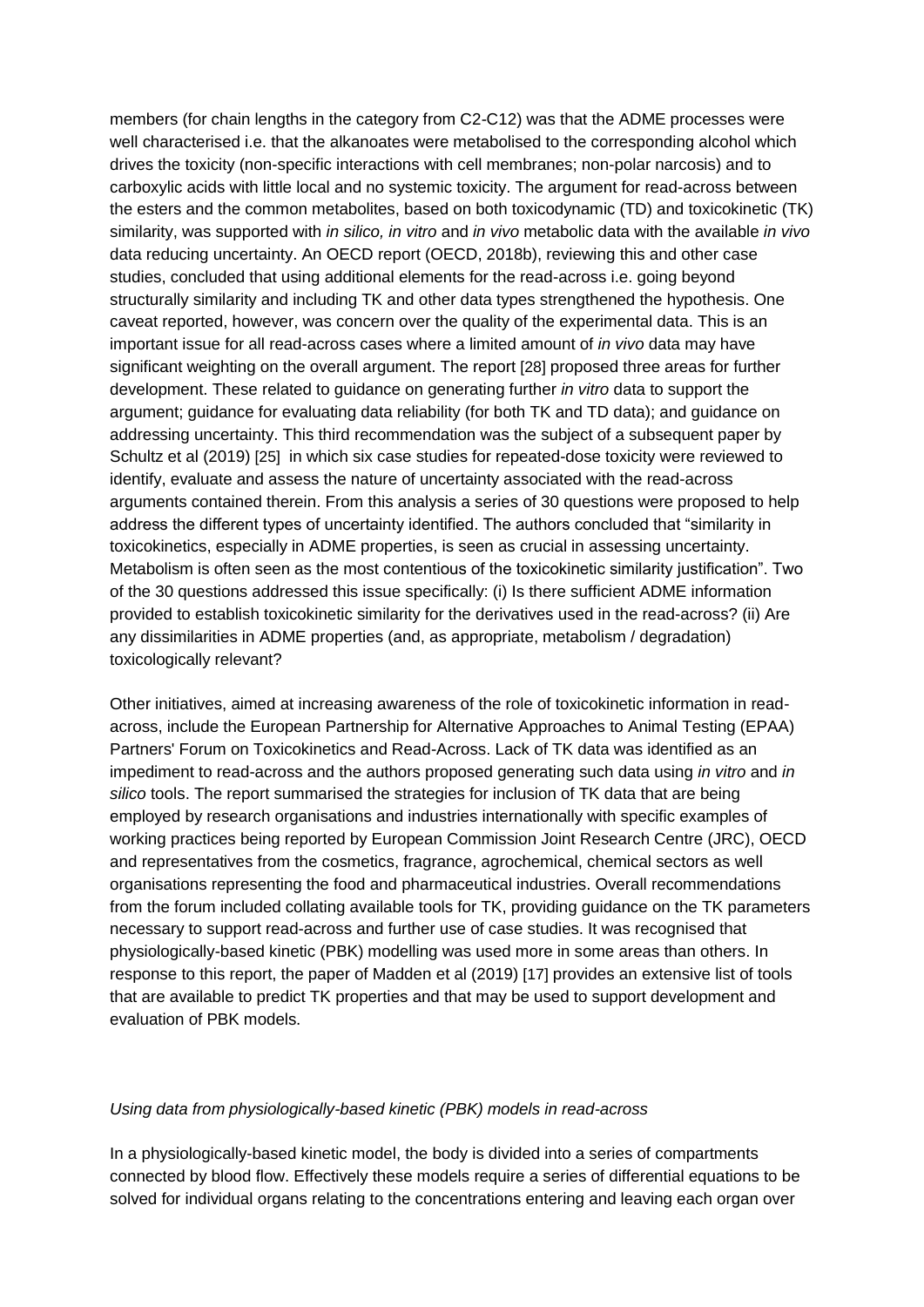time, taking into consideration factors such as organ volume, blood flow and the potential for excretion, metabolism and storage. The models can be adapted to different individuals within a population enabling physiological and anatomical differences to be taken into account. For example, metabolic difference are often responsible for observed differences in activity within a population as metabolic capacity in neonates, or those suffering age-related liver degeneration, are different to healthy adults. Other factors such as differences in gastro-intestinal transit, secretory processes, membrane permeability, plasma protein binding, total body water, glomerular filtration, renal tubular secretion/reabsorption also lead to age-related differences in the population [14]. In addition to the anatomical and physiological information, chemical specific information (e.g. physico-chemical properties) are also included, these are adapted for different chemicals. PBK models enable more accurate derivation of the concentration of a chemical within individual tissues over time for different members of the population. The models can be readily adapted for different species, routes of exposure and different dosing scenarios. Whilst incorporation of general TK parameters are important for supporting read-across, using data from PBK models provides a more holistic view of the internal exposure and hence potential effect, enabling effects to be correlated with dose at the target site rather than an association with an arbitrary external dose.

One drawback of the models is that they are highly data hungry, requiring optimisation of multiple factors in order to accurately reproduce concentrations within blood or other tissues. Leveraging information from existing models to make predictions for new chemicals would therefore be beneficial. Lu et al (2016) [16] developed a Knowledgebase of existing PBK models for 307 unique chemicals, suggesting these could provide templates from which PBK models for new chemicals could be derived. The information on time-concentration comparisons between target and source chemicals could be used to support a read-across hypothesis. As for all read-across argumentation, the selection of the most similar analogue(s) to use as a template is critical to the case. In the analysis of Lu et al physico-chemical properties were used to identify the most similar chemicals. However, it has been demonstrated, that using different similarity metrics will result in different chemicals being selected as "most similar". As a proof-of-principle, five chemicals were investigated here. One chemical was selected at random from each of three databases representing drugs (www.drugbank.ca), cosmetic-related ingredients (https://cosmbosdb.eu) and food additives (http://foodb.ca) in addition to the two case study chemicals investigated by Lu et al. The five chemicals were: indinavir (drug); ethylparaben (anti-fungal preservative); allyl heptanoate (fruit flavoring); ethylbenzene and gefitinib - the case study chemicals from Lu et al. Nine similarity metrics (Morgan, feat Morgan, Torsion, Avalon, Layered, AtomPair, RDKit, MACCS and Pattern) from RDKit were used to find the most similar chemicals to these five target chemicals (considering only those chemicals for which an existing PBK model is available in the Lu et al Knowledgebase) [16].

As anticipated the use of different similarity metrics resulted in different chemicals being selected as most similar. Interestingly the chemical selected by Lu et al as being most similar to gefitinib, according to physico-chemical properties, never appeared in the top three most similar according to the nine RDKit similarity metrics. Typically, the same chemicals were identified as being most similar by three or four of the nine metrics, whereas the other metrics selected different chemicals. This is important as it demonstrates a fundamental issue in read-across i.e. the use of different similarity metrics to identify "similar" analogue(s) for read-across will result in different analogue(s) being selected. Hence, expert judgement and additional justification are required to ensure the most appropriate analogue(s) are chosen. This issue has already been widely reported [18] and different criteria for analogue selection have previously been proposed [29]. At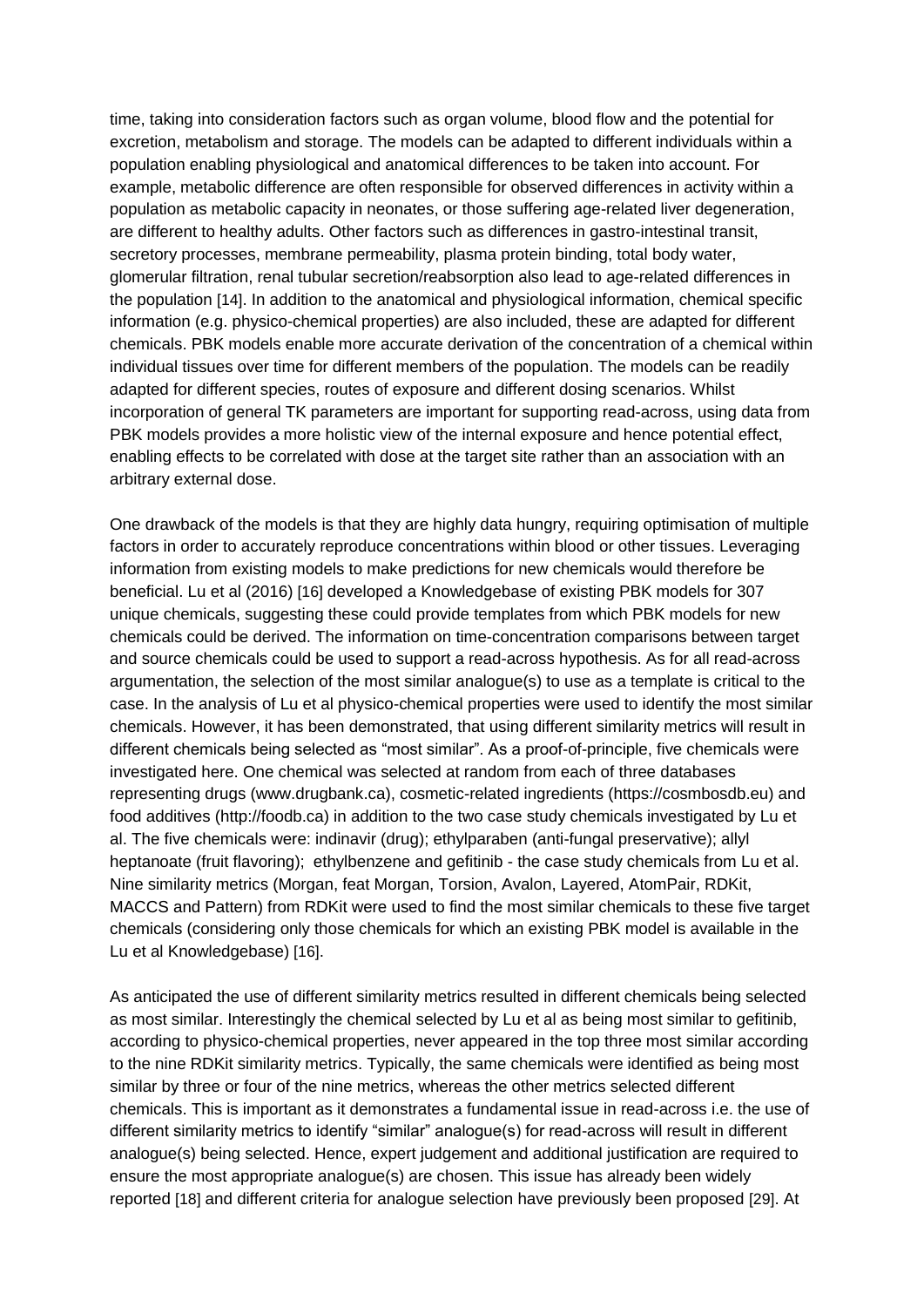the OECD level, in an international effort to promote the regulatory use of PBK models based on non-animal data [23] studies have been undertaken to evaluate PBK model predictions, where data from appropriate analogues have been used to assist model development. In effect, an existing PBK model is used to provide a PBK model template that can then be adapted using (physico-chemical) information for an alternative chemical of interest. The aim is to develop a strategy to assist chemical safety assessment where *in vivo* data are lacking; this work is ongoing.

Future work on analogue selection will need to consider the most appropriate similarity metrics to use, these may include measures of chemical similarity, biological similarity or a combination of the two. Novel similarity metrics are discussed further below.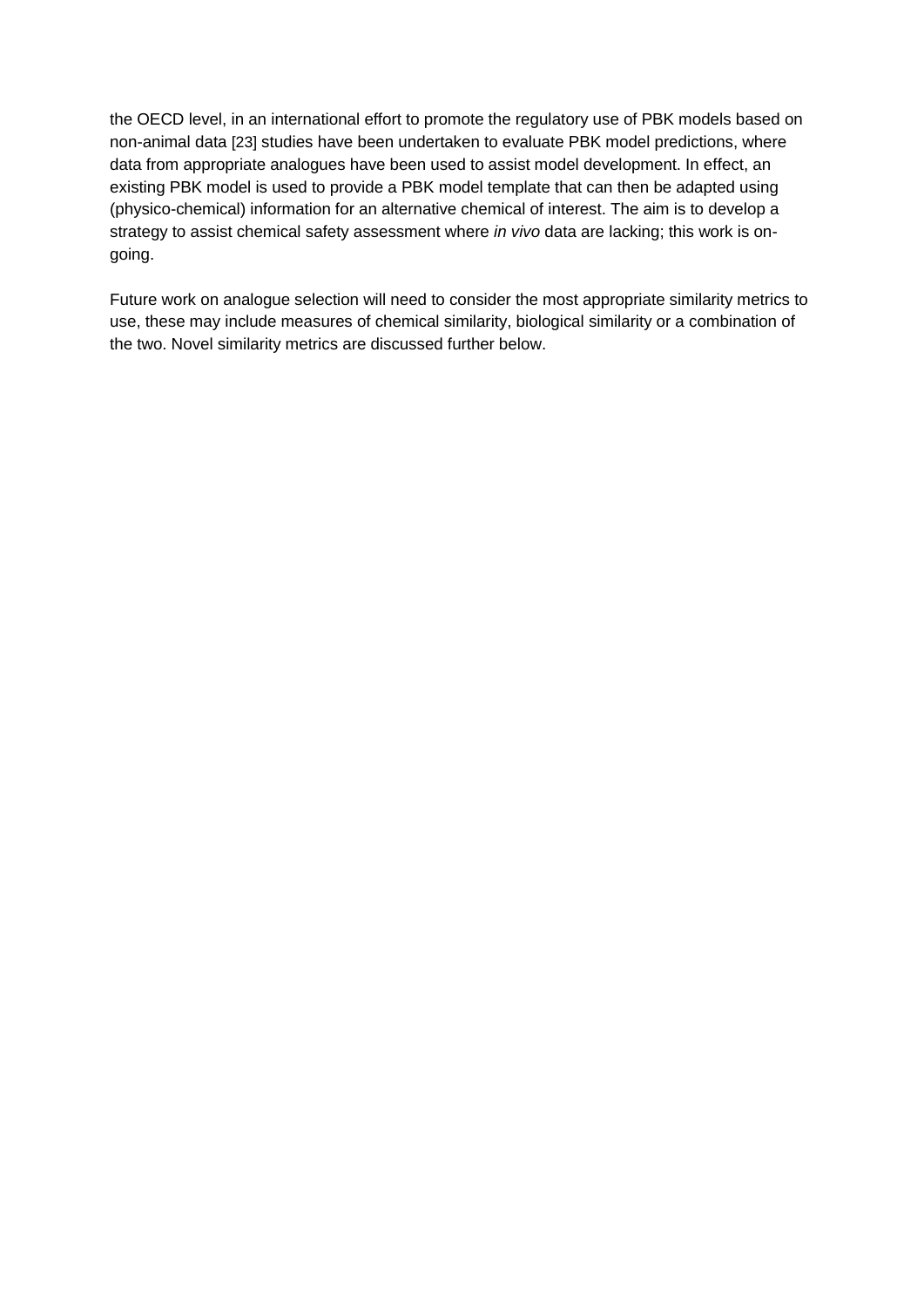## **3. Structural similarities and molecular design**

## **Background**

Read-across (RA) is a technique for inferring endpoint information for one substance (target substance), by using data from the same endpoint from another substance or substances, (source substance), that has similar properties than the target substance. "Endpoints" can have different meanings depending on the context. In the context of the REACH information requirements, endpoints are described either as a property itself (e.g. skin irritation, long-term toxicity to sediment organisms) and/or as a type of study (e.g. carcinogenicity study, fish early life stage test) [14]. A key assumption is that molecules with high structural similarity produce similar toxic effects [15] and under REACH, any read-across approach must be based on structural similarity between the source and target substances [14].

## **Introduction**

Computational methods as presented by Miriam Mathea and Andrew David Palmer provide chemical similarity measures are important for several fields of computational toxicology, because they can be used to predict the molecular properties of structurally close compounds. One very important application of chemical similarity measurements is the read-across approach [32]. Recent large benchmarking studies, such as the Tox21 challenge from the NIH, have made computer-readable assay data for ~10K compounds available and quantified a signification improvement in the quality of predictive models [20]. Almost all computational approaches require a step where a molecule is translated from a chemical structure into a linear digital representation, called a molecular fingerprint, which contains the information used to build a model. Therefore, any model with a high predictive value must be based on a fingerprint which captures the toxicological information. Structural similarity measures evaluate how alike pairs of molecules are based on their fingerprints. These similarity measures are important for computational toxicology, because they can be used to calculate which compounds are 'structurally close' and therefore likely to share toxicological properties, which is the essence of the read-across approach [61].

There are several approaches and algorithms available for calculating chemical similarity [16],[17]. They can be divided in different combinations of available molecular descriptors, distance/similarity measures and weighting schemata for specific endpoints [61] but it is not obvious which measures of structural similarity correlate with toxicological similarity. Hence, it is not straightforward for the user to select a method for his specific endpoint/s. It would be advantageous to have a molecular fingerprint that "adapts itself" to the data (endpoint/s) and provides good ability to distinguish between toxicological similar and not similar molecules.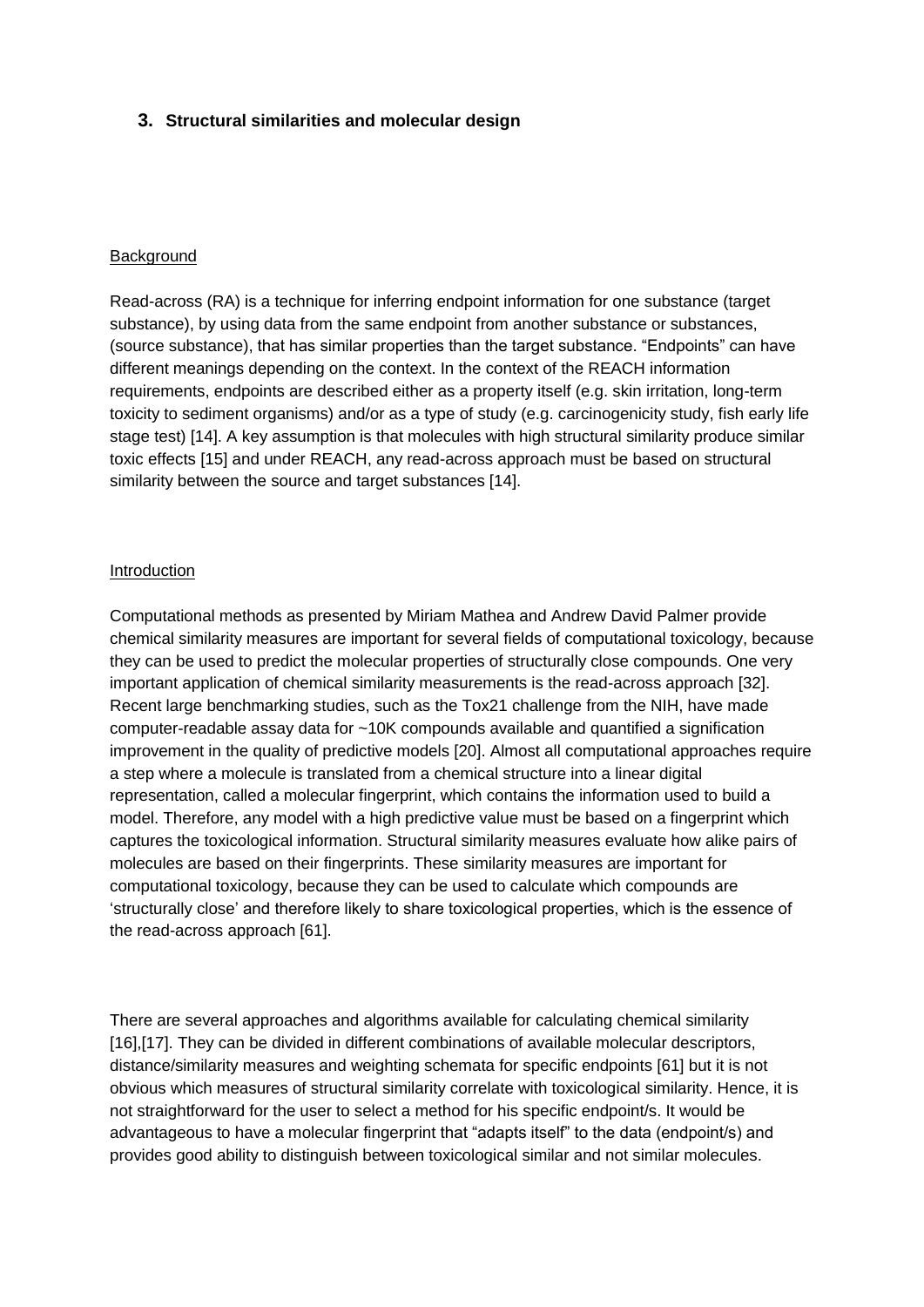In this study we will benchmark a Neural Representation method [19] with state of the art 2D fingerprints and physicochemical descriptors regarding their applicability for read across [17],[18].

In general a molecular fingerprint consists of a fixed length bit string in which the presence or absence of an attribute (i.e. substructure) is encoded by a hashing algorithm. In comparison to the applied physicochemical descriptor which is based on a combination of 117 physicochemical properties (Rdkit) [22]. We compare these two chemical descriptors with a Neural Representation, that learns the molecular representation, regarding their ability to identify relevant similar compounds for a given dataset. We use a k-nearest neighbor classification method to evaluate the discriminative power of the different descriptors. This method searches the closest molecules to the target molecules in the dataset and then compares their major vote over the label of the endpoints with the label of the target compound. In this example label of endpoint means "active" or "inactive" on a specific endpoint/target.

## Dataset and Method

The dataset we used in this study was provided by the U.S. department of Health and Human services within the Tox21 challenge [20]. It includes the assay measurements for 12 different endpoints. In order to compare different techniques a training and a test set was provided to the participants. See [20] for details.

Physicochemical properties of the molecules were calculated with the 117 descriptors of RDKit [22], an open-source cheminformatics tool. These define type and number of atoms, bonds and rings present in the molecule, polarity and solubility, among other molecular properties. The topology of molecules was described by 1024 bit Morgan Fingerprints (ECFP) [23], 2D fingerprints encoding circular atom neighborhood in a hashed bit string. Thus, each bit of the fingerprint represents the presence or absence of a substructure.

Furthermore, a graph based neural networks were employed to define a learned molecular representation. This is constructed by operating on the graph structure of the molecule, i.e. it is an own feature representation learned directly from the data. The model we used has two distinctive features. The first one is it operates over a hybrid representation that combines convolutions and molecular descriptors. This design offers it flexibility in learning an endpoint specific encoding, while providing a strong prior with the help of fixed descriptors. The second one is it learns to construct molecular encodings by using convolutions centered on bonds instead of atoms [19].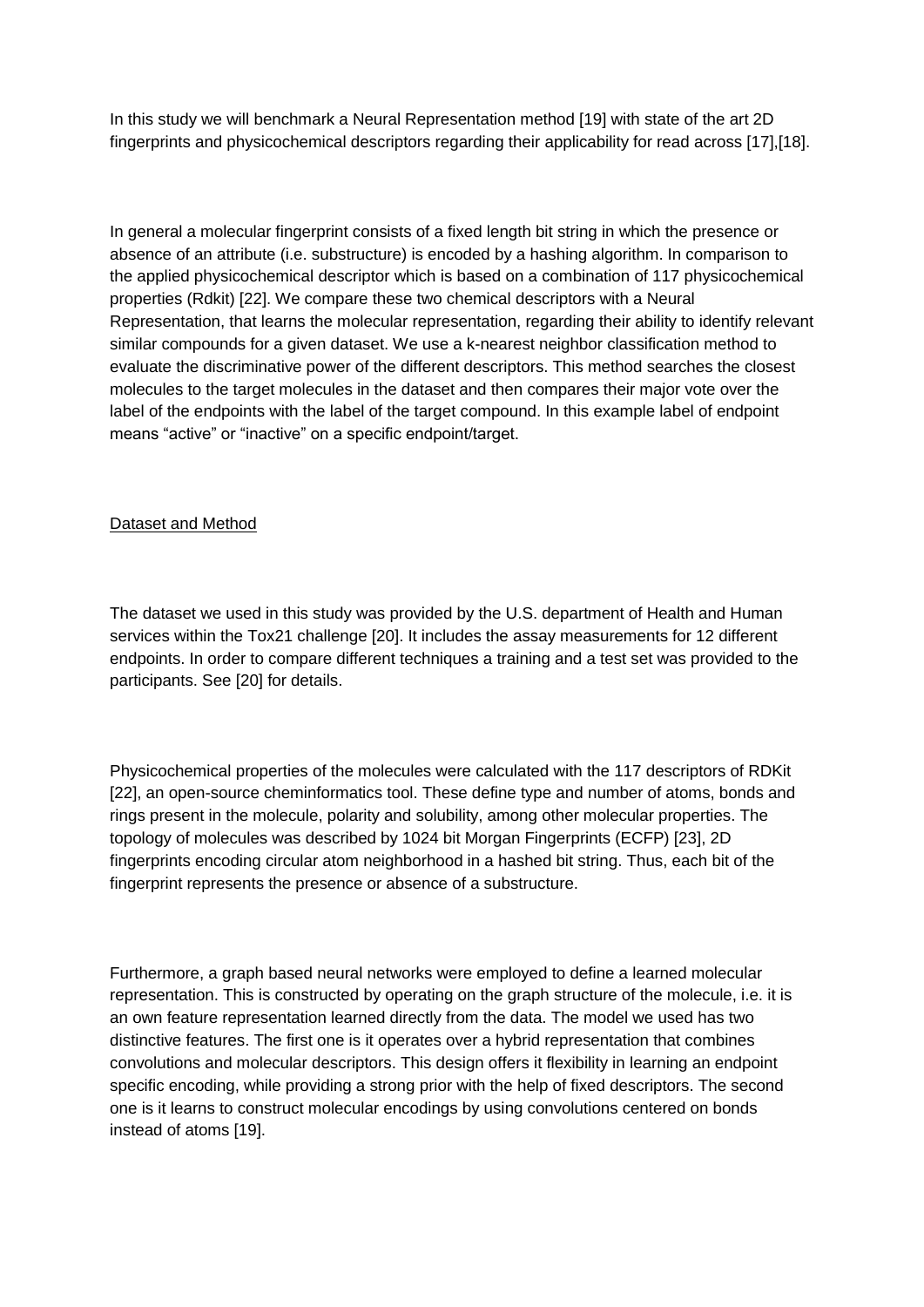In order to evaluate the performance of these three different molecular descriptor types, the knearest neighbor classification was used. The parameter k defines the number of neighbors the algorithm should select und was varied from 1 to 50 and Euclidean distance was used to measure the distance between pairs of molecular descriptors. For each molecule in the test set: the k nearest neighbors from the training set partition were obtained and either the major vote, weighted average or maximum over the neighbors' labels was computed.

To compare the different descriptor types the accuracy (correct classification rate), sensitivity (true positive rate) and specificity (true negative rate) were computed. The correct classification rate is the percentage of molecules which class label was correctly assigned to ("active" or "inactive"). The true positive rate describes in this example the number of active molecules that were correctly classified as active molecules and the true negative rate vice versa. Additionally, analysis using 2D Uniform Manifold Approximation and Projection (UMAP)[62] was performed and colored by the measured activity in the assay. Plotting the UMAP embedding is designed to provide a good visual overview how well the molecular descriptor might be able to distinguish between the labels as well as the coverage of the chemical space (Figure 1).

#### Results and Discussion

In principal, molecular similar molecules should cluster together when applying a principal component analysis based on a descriptor. But the quality of the clustering differs dependent on the type and the accuracy of the molecular descriptor encoding the molecules. Hence, the more detailed the molecular representation is the better the separation of the molecules when plotting the first two principal components. Following the principal of read-across that molecular similar molecules should lead to similar toxic effects, the best molecular descriptor should be the one that best clusters molecules together that have the same toxic effect, so in this case are active or inactive on a specific target. The analysis will be shown exemplarily for the estrogen nuclear receptor alpha [homo sapiens]. The results are shown in Figure 1. The graphic on the left-hand side represents the first two principal components based on the Morgan Fingerprint. The violet dots are the molecules that are active on the estrogen receptor and the red dots the molecules that are inactive. The graphic on the right-hand side shows the first two principal components based on the graph convolutional fingerprints. The active molecules in the plot of the graph convolutional fingerprints cluster closer together than in the plot of the Morgan fingerprint. Hence the graph convolutional fingerprint can better distinguish between the active and inactive molecules.

*Figure 1 near here*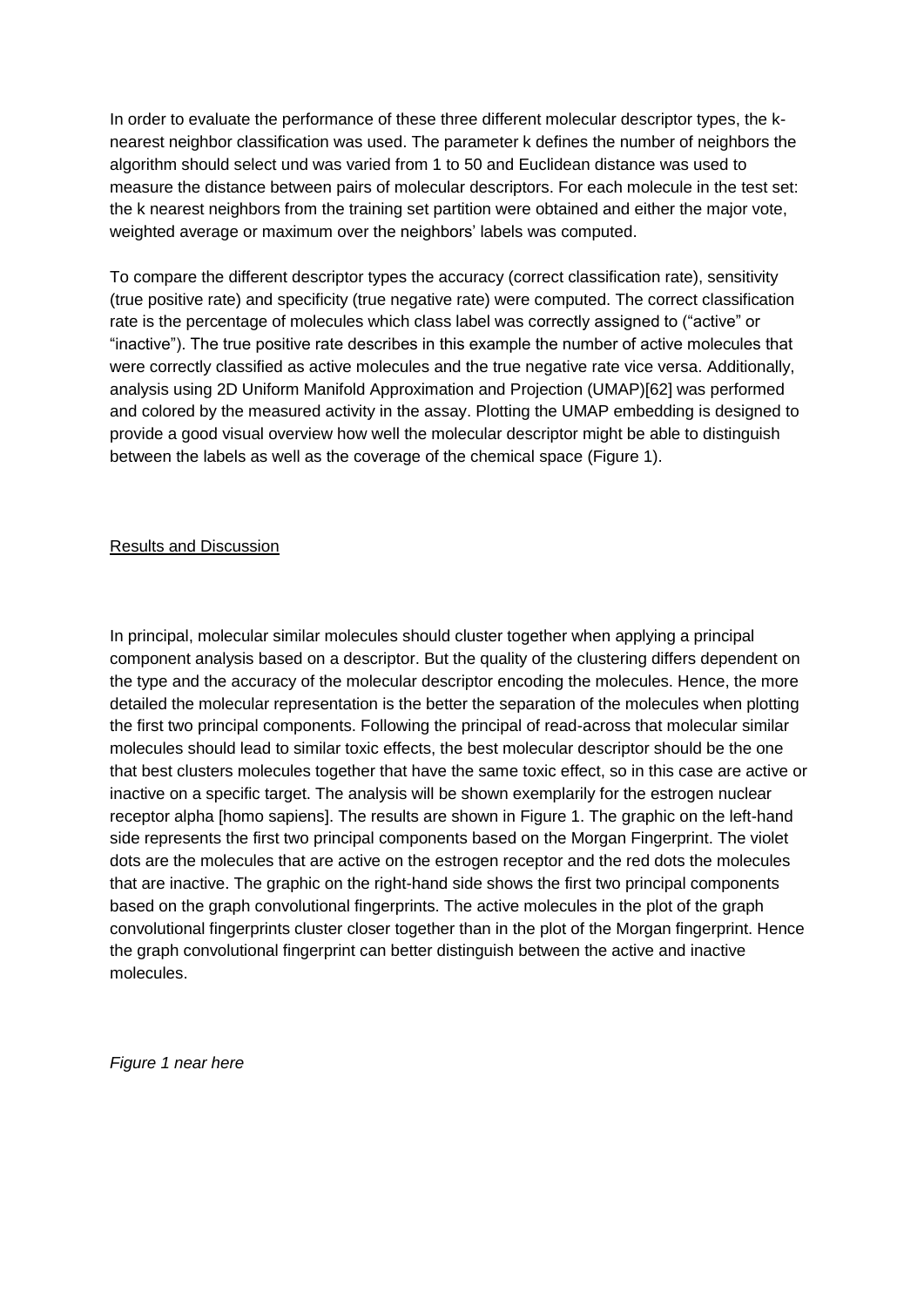Since the UMAP analysis only gives a visual impression of the performance of the molecular descriptors, the k-nearest neighbor analysis was applied to get more detailed insights about their characteristics.

We simulate a read-across situation for estrogen nuclear receptor activity using k-nearest neighbors analysis, where we infer the class of a test molecule based on the activity of similar molecules (where similarity depends on both the molecular representation and the distance measure). As we know the true class of the test molecules we can evaluate the most appropriate performance of all combinations. By varying the number of neighbors (k) we increase the number of molecules that must be considered for evaluation. The Tox21 dataset of biological activity contains far more inactive compounds than actives, and so in an imbalanced dataset. Hence specificity is important, as the statistical likelihood of picking an inactive compound is high. We can see from Figure 2 that for the weighted distance measure (see Figure 3 for all combinations) that the neural fingerprint consistently equals or outperforms the other two descriptors in terms of accuracy, sensitivity and specificity, regardless of how many neighbors are considered for analysis.

*Figure 2 near here*

*Figure 3 near here*

**Conclusion** 

Defining molecular similarity in a toxicological context remains a challenging task and this pilot study illustrates that choice of fingerprinting approach is a critical aspect. The most appropriate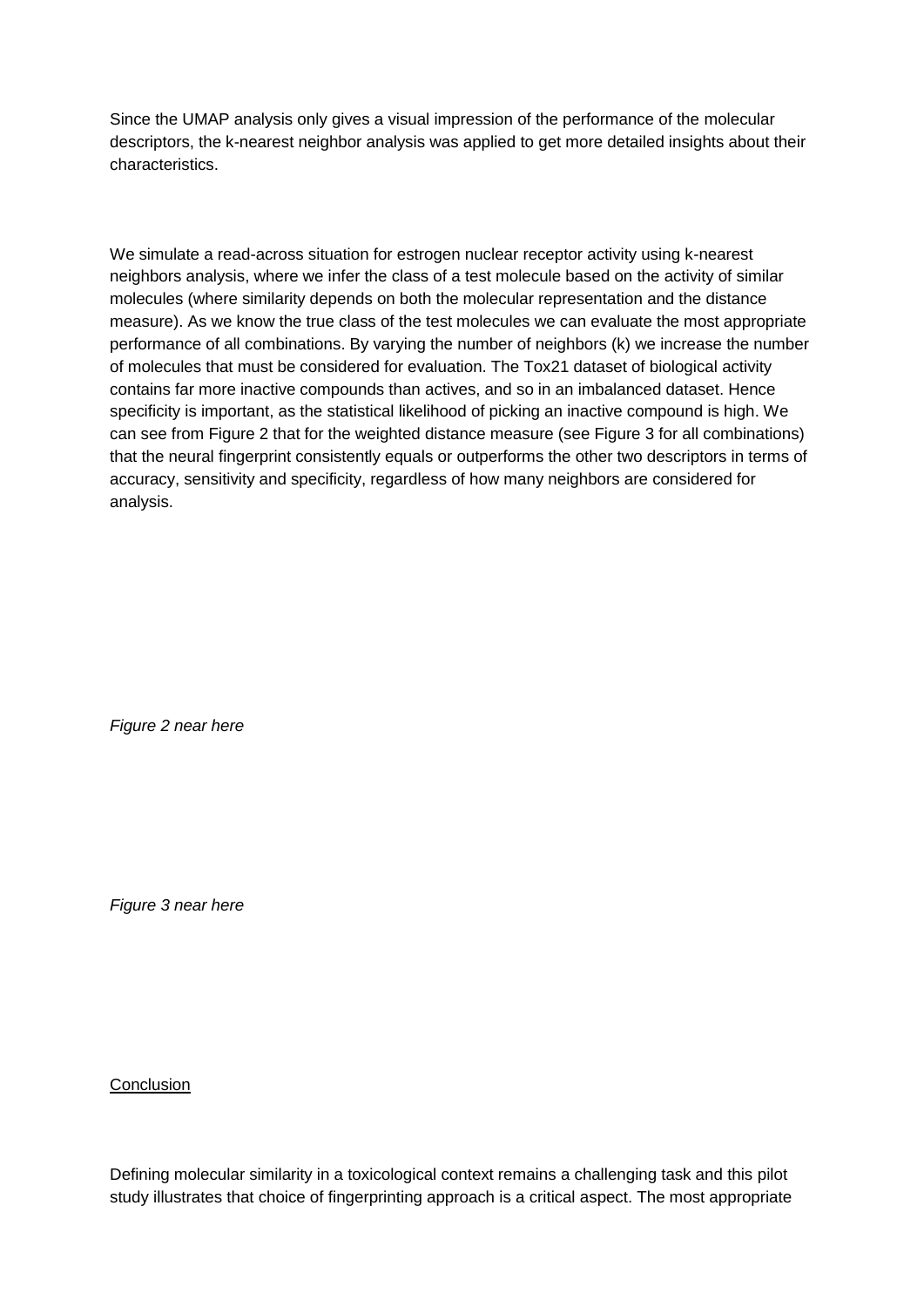molecular descriptor should capture sub-structural element that enable differentiation between active and inactive compounds. Our analysis shows that describing the latent molecular space using Neural Representations increases the read-across success rate. We attribute this to the fingerprints being learned from the underlying dataset and so producing an endpoint specific dense representation. Hence, they are customized for the specific read-across questions and can better distinguish between the active and inactive molecules. The trade-off is that the toxicological fingerprint is dependent on both the molecular and toxicological spaces whereas 2D fingerprints and physicochemical descriptors are dataset independent. As the read-across exercise takes place in the context of molecules with known toxicological properties it should be possible though collaborative efforts to establish a broad toxicological space which can be expanded as needed.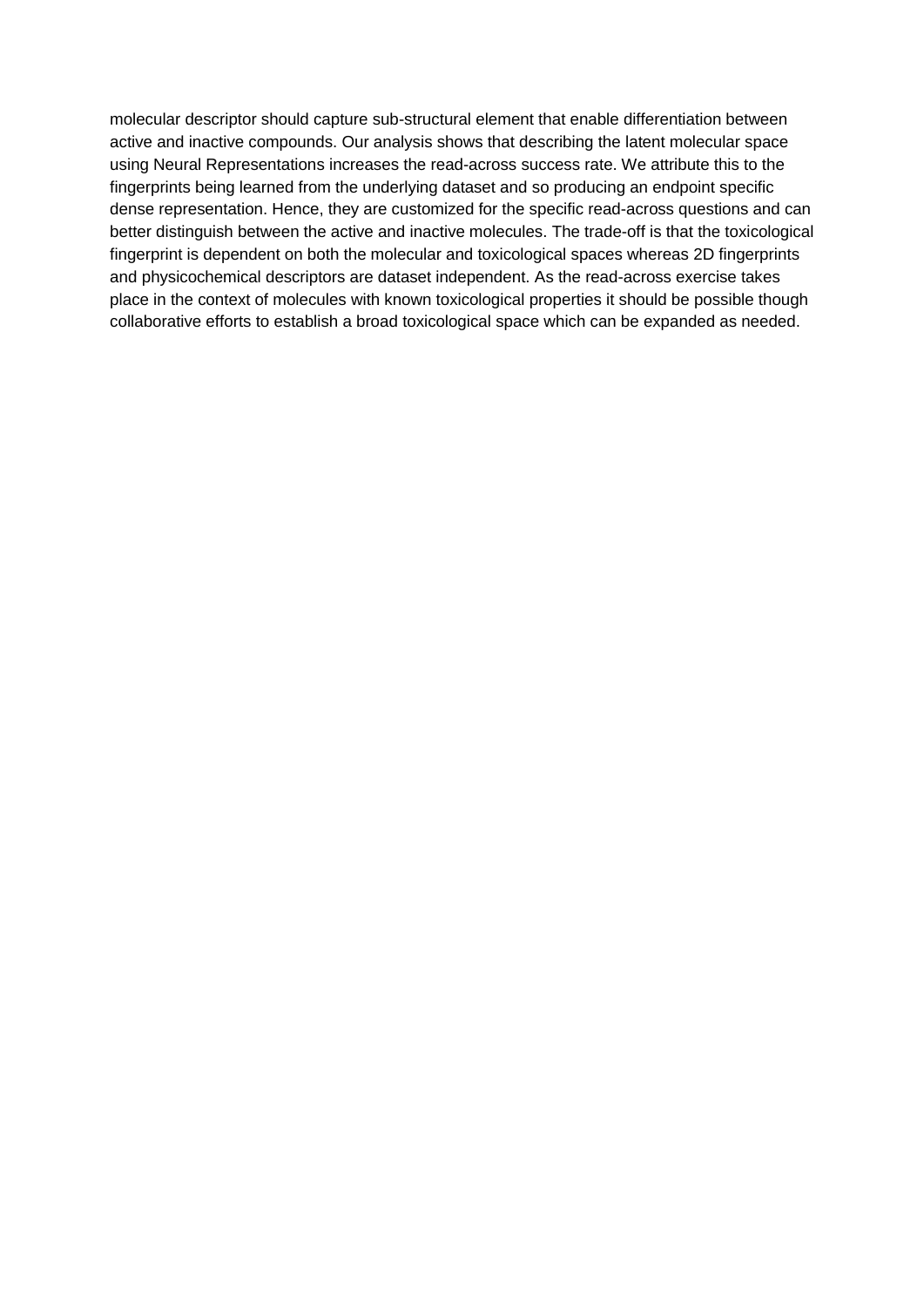## 4. **The use of metabolomics to improve the quality of read across**

Read-across, as described in the ECHA read-across assessment framework (RAAF), is based on structural similarity of the target and source substance. Structural similarity does not necessarily lead to similar toxicological effects. A prominent example indicating differential toxicological effects despite high structural similarity, are 2-Acetylaminofluorene (2-AAF) and 4-Acetylaminofluorene (4- AAF). 2-AAF is a strong liver enzyme inducer thereby inducing tumor formation in the liver, whereas 4-AFF is only a mild liver enzyme inducer and non-carcinogenic [\(Table 1\)](#page-17-0) (ToxNet 2-AAF, ToxNet 4-AAF; [https://toxnet.nlm.nih.gov/\)](https://toxnet.nlm.nih.gov/).

#### <span id="page-17-0"></span>*Table 1 near here*

Since already small changes in the structure of a molecule can lead to differential biological effects, an inherited insecurity is present for every read-across approach. Therefore, every read-across submitted to ECHA needs to be supported by further data proving that also on a biological level the substances behave similarly. Nevertheless, most applicant fail to provide this kind of supportive data in a sufficient manner leading to a high dismissal rate of submitted read-across cases [42].

Saskia Sperber introduced Metabolomics as a data-rich 'omics-technology, describing analogous to other 'omics-technologies, such as transcriptomics or proteomics, the analysis of the complete set of small-molecule metabolites (metabolome) that specific cellular processes leave behind within a biological sample [39]. The metabolome has the advantage that it is placed downstream of the transcriptome and proteome, integrating the regulatory steps of upstream levels of organization, thereby reflecting the actual phenotype better than other 'omics techniques [40]. Furthermore, the metabolites can be analyzed in a relatively non-invasive manner in different body fluids, such as, urine or blood, giving information about numerous organs at the same time as well as enabling time-resolved analysis in the same animal to confirm toxicological manifestation or adaption processes on a single animal basis [41]. Metabolomics, due to the above-mentioned reasons, is a suitable technique to add valuable biological data as supporting information for structure based read-across approaches.

BASF SE has already started in 2004 to build up a database, called MetaMap® Tox, with metabolic profiles resulting from highly standardized 28-day toxicity studies with now more than 1000 chemicals, agrochemicals and pharmaceuticals. The study protocol has been described by van Ravenzwaay et al. and is most similar to an OECD 407 guideline study to enable integration of the procedure into these without need for further animal testing [42]. Thereby, the evaluation process for a new test compound is conducted in a three step process: 1) The biochemical analysis of the changed metabolites 2) A comparison of the metabolic profile of interest with all other available metabolite profiles available in the database (Profile comparison) and 3) a comparison with endpoint specific metabolite patterns created from well characterized reference compounds, as described in detail by Sperber et al. [43]. With the obtained data from this analysis target organs and toxicological modes of action can be predicted. However, the biggest advantage of the MetaMap®Tox database for read-across are the more than 1000 metabolic profiles for different treatments available in the database and the direct comparison between these. This algorithm enables us to identify the most similar treatment in the database regarding their effects on the plasma metabolome.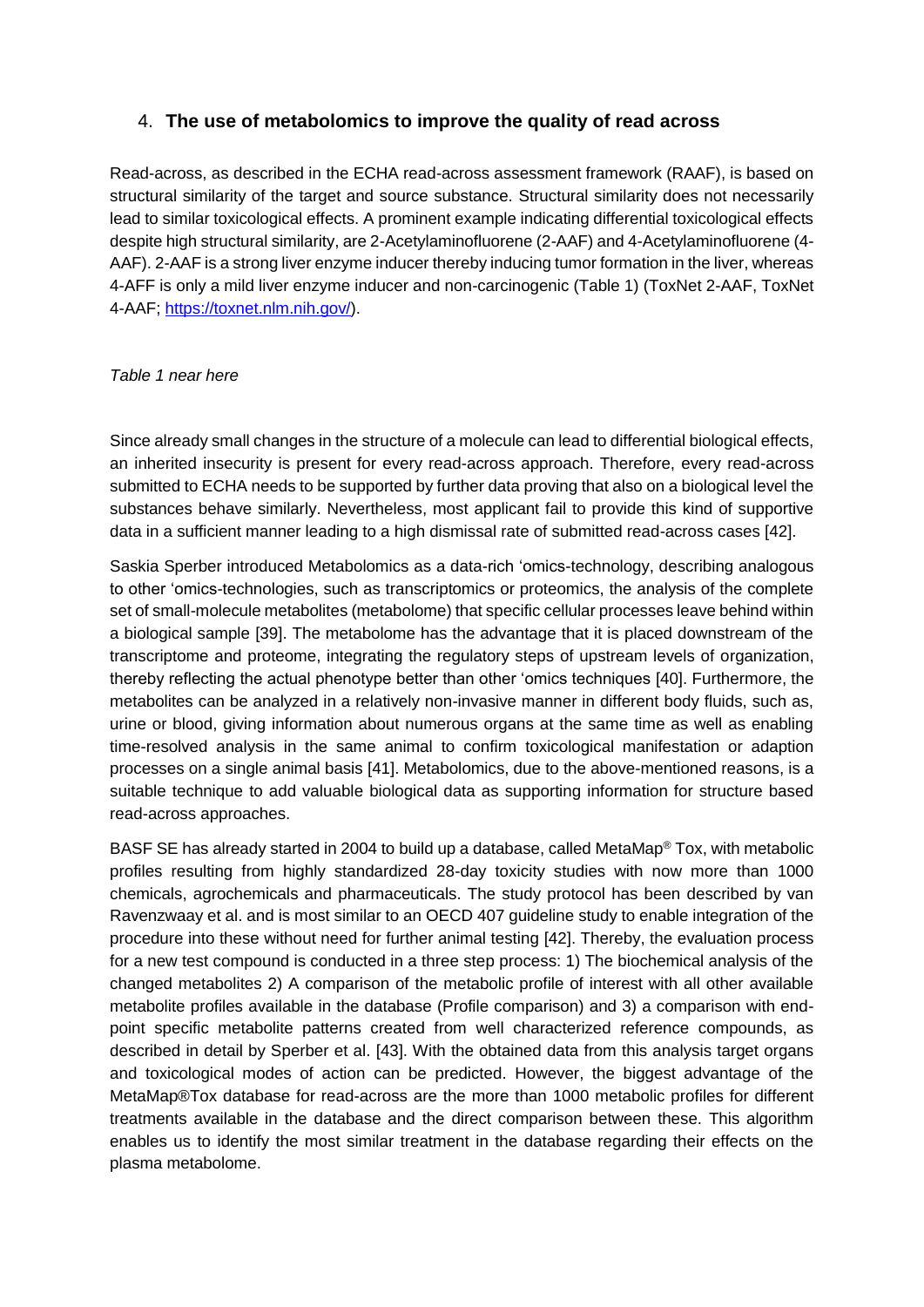As a proof-of-concept study van Ravenzwaay et al. published a hypothetical read-across scenario with phenoxy herbicides in 2016 [44]. In this case study Mecoprop (MCPP) was pretended to be the target substance with missing data for a 90-day study (OECD 408 guideline study), whereas these data were available for Dichlorprop (2,4-DP) and MCPA, the designated source substances. For all three treatments toxicological data from a 28-day study (OECD 407 guideline study) as well as metabolome data was available. Van Ravenzwaay et al. showed that all three treatments induced very similar metabolic changes and could correctly identify the liver by peroxisome proliferation and the kidney by inhibition of the organic anion transporter (OAT1) as the target organs. Nevertheless, the above described profile comparison, a principal component analysis (PCA) as well as a direct comparison of the individual metabolite changes all confirmed 2,4-DP to be the best source substance for a read-across approach, which was well confirmed by the actual findings of the 90-day study for MCPP.

In 2019 Sperber et al. published a follow up study with 2-aminoethanol (MEA) (source substance) and 3-aminopropanol (3AP) (target substance) delivering all relevant data for a real read-across approach as it could be submitted under REACh [43]. It could be shown, that 2-aminoethanol, from all available treatments in MetaMap® Tox is the most similar one and that other structurally similar chemicals, such as Diethanolamine and Triethanolamine, induced significantly different effects in the metabolome of treated rats. Interestingly Sperber et al. also took into account the quantitative aspect and could show that even though the induced effects were overall similar at comparable dose levels stronger effects were observed for the source substance.

Metabolomics can thereby also help to proof our hypothesis on which source substance might be the most suitable for a respective target substance. Based on structural similarity, BASF Substance 2 was hypothesized to represent the best read-across option for the target substance BASF Substance 1. However, the available metabolome data told a different story and only minimal commonly induced metabolite changes could be detected for both treatments (Figure 4). BASF Substance 3 and 4, which also share a highly similar chemical structure with BASF Substance 1 were found in the highest ranks of the profile comparison sharing a large fraction of commonly changed metabolites. These findings show metabolomics to be able to confirm biological similarity of different treatments and how it can be used to support decision making on the best source substance for a potential read-across.

## *Figure 4 near here*

As well as indicating biological similarity of different treatments, metabolomics can also be used to identify differences between toxicological modes of action as shown by Langsch et al. [8]. An *in vitro* study by Campioli et al. suggested Hexamoll® DINCH, an important non-phthalate plasticizer, to lead to similar perturbances in fat storing as Diethylhexylphthalate (DEHP) ultimately causing obesity [46]. Langsch et al. combined classical *in vivo* toxicity studies with *in vivo* metabolome data to disprove this hypothesis. Metabolomics could clearly show Hexamoll® DINCH to induce significantly different metabolic changes compared to DEHP, clustering even close to control animals.

Overall, metabolomics was shown to be a valuable tool to add supportive biological information to structure-based read-across approaches, especially in the context of BASF's MetaMap® Tox database including metabolite profiles for more than 1000 different treatments. Biological comparison of treatment effects can thereby significantly reduce the inherited insecurity of structure-based read-across approaches.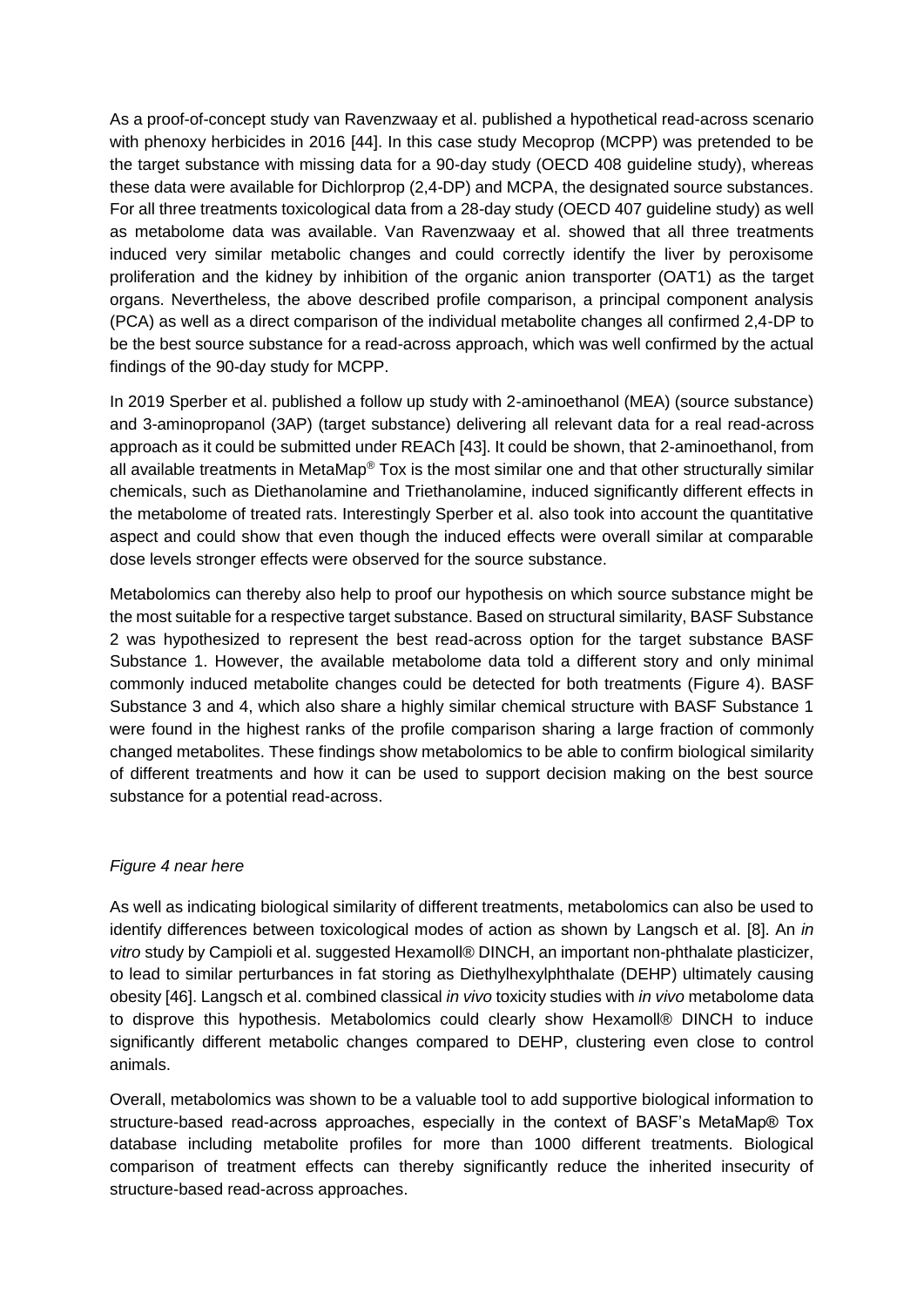## **5. Big Data In silico tools for read across**

Read-across, i.e. the inference of toxicological properties from similar chemicals, has become a key data-gap-filling approach over the last two decades, especially in the context of the European REACH legislation. In contrast, *in silico* and *in vitro* approaches have not been used to a large extent. Originally, read-across was a pragmatic, manual process, which depended strongly on the expert involved varying strongly in data, which happened to be available, and in execution and documentation. Not astonishingly, the acceptance rates in the REACH context were rather low [5]

Thomas Hartung and colleaguesof the Center for Alternatives to Animal Testing (CAAT) at Johns Hopkins University, became active in this field in 2013, starting with assembling an expert group from industry, regulators and academia. A white paper [4] was elaborated to map needs and opportunities in the area. It became clear that a key problem was that guidance how to do readacross properly was missing and expertise was with few individuals. Many of these were recruited for a taskforce to develop to develop Good Read-Across Practice (GRAP) [5]. This guidance was presented and endorsed in two stakeholder fora in Brussels and Washington with more than 400 participants. GRAS complements ECHA's RAAF, published in September 2015. It became clear that an enormous potential lies to go beyond chemical structural similarity and include also biological similarity. However, consensus was reached that no general guidance could be developed for biological read-across. An accompanying document [60] was therefore created to illustrate with promising examples, how biological read-across could be set into practice.

The process identified as a main hurdle for high-quality the availability and accessibility of data on similar chemicals. Only few large companies can rely on sufficient in-house data. Most data on chemicals in the past have been proprietary and those publicly available are biased toward pharmaceuticals, few intensively studied ones with interesting (complex) mechanisms of action and especially toxic substances. We rarely see publications that a substance has no effect, also given the impossibility to exclude action ("absence of evidence, is no evidence of absence"). The very legislation, REACH, which fueled the interest and use of read-across also included as a first world-wide that registration comes with making at least summary data on the safety assessments publicly available. However, at the time, the respective dashboard of the European Chemical Agency (ECHA) provided these as little structured, not machine-readable information, accessible only one chemical at the time in a manual process. The download of these data was explicitly prohibited. We felt that this treasure trove of chemical safety data needs to be available for computational toxicology and read-across. We downloaded the public data in December 2014 in a way that data flow on the website was not impaired. Using natural language processing, data from 800,000 toxicological studies on almost 10,000 chemicals were obtained in a machinereadable database [51] The European Commission and ECHA were informed about the upcoming publication of four publications analyzing these data [51]. This resulted initially in some irritation by ECHA [47], which resulted in their request not to publish the database as originally intended. We complied and the papers were published without the database. In a number of highprofile press coverages, the value of the database was praised, e.g. see Rabesandratana (2016) [56].

In a meeting two months later at ECHA, common ground was found. We agreed that availability of such data is in the best interest of chemical safety sciences and animal welfare. However,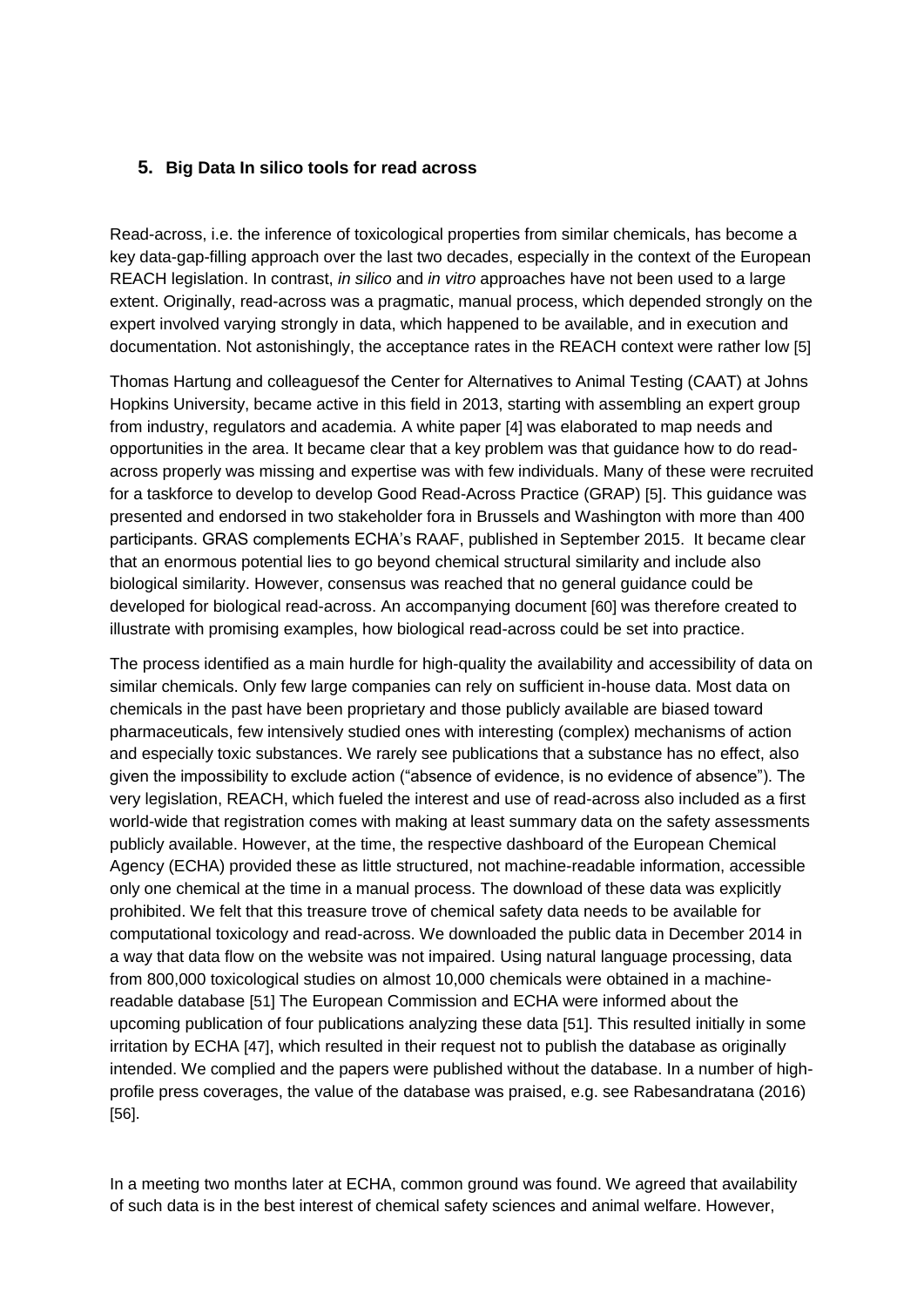following ECHA's concerns, we have not published the database ourselves but make it available to interested parties in "collaborations". A planned joint press activity around ECHA making the data officially available through us faltered as University legal counsel was not willing to accept liability for this indemnifying ECHA. ECHA did publish therefore about a year later a database on an enlarged number of 15,000 chemicals, though redacted with respect to some information on the website. Most importantly, ECHA clarified separately that these data can be used in aggregate manner to generate information for registration purposes: Chemical Watch 5 July 2017 - "*ECHA gives clarity on IP issues for QSAR predictions … A registrant would need permission to use protected data to read-across from a single substance to the target substance, … But they would not need this to make a Qsar prediction.*"

This opened up for the development of predictive tools using these data. Seeing the enormous value of such registration data, through our European policy program, we worked with members of the European Parliament toward broader release of agencies of registration data. The Environment Committee of the European Parliament adopted this position unanimously in fall 2017 and held a hearing with the heads of the relevant agencies in early 2018. The process has not been completed but following some positive responses a pilot project is currently in preparation.

Already the initial publications [51] illustrated the potential for an automated read-across. Different to a traditional read-across, where a formula is derived from chemical descriptors to make a prediction, which often only holds for relatively small parts of the chemical universe [48], the new approach is looking only into the similar chemicals to derive a prediction, similar to a read-across. We termed this a RASAR (read-across-based structure/activity relationship). Teaming up with Underwriters Laboratories (UL), a safety standard and testing organization and creating the spinoff ToxTrack LLC, this approach was further developed. The process is documented in a number of articles [49, 52, 53]. Informed choices had to be made as to how to expand the database, express chemical similarity, which requires chemical finger printing, the integration of (different types of) information on neighboring chemicals, the machine learning approach and the expression of results. Briefly, we combined several reliable data sources (PubChem, ECHA, ICE...). We used the most common Chemical Similarity (PubChem2d) with Tanimoto (Jaccard) metric; we tested 11 different metrics and remarkably Tanimoto gave best results as a standalone, but combinations of different metrics appear to have potentials for future improvements. We employed network features using proximity to positive and negative neighbors. Ultimately, Data Fusion was applied making use of other toxicity, biological and chemophysical endpoints not only the property to be predicted; in total 74 properties were included, which means that each chemical is characterized by a 222-dimensional vector (74 for the chemical itself and 74 for closest negative and positive neighbor, each). Machine Learning (logistic regression, random forest) gives probabilistic hazard estimates using Computing Clusters (Apache Spark pipeline) allowing massive scale computing. To illustrate the enormous computational effort, it took 180 core Amazon cloud server two days to calculate this similarity map for 10 million structures in our database [53] at about \$5,000 in computing costs. More than 10 trillion one-to-one comparisons had to be made. The resulting map has chemicals, which are similar to each other close and those less similar distant to each other. Now, any chemical included in the 10 million structures or not can be placed into the map with about with "only" half a billion operations in less than a second.

To evaluate the quality of predictions, all chemicals with known classification were predicted in a five-fold cross-validation, which means that 190,000 predictions were made pretending we had no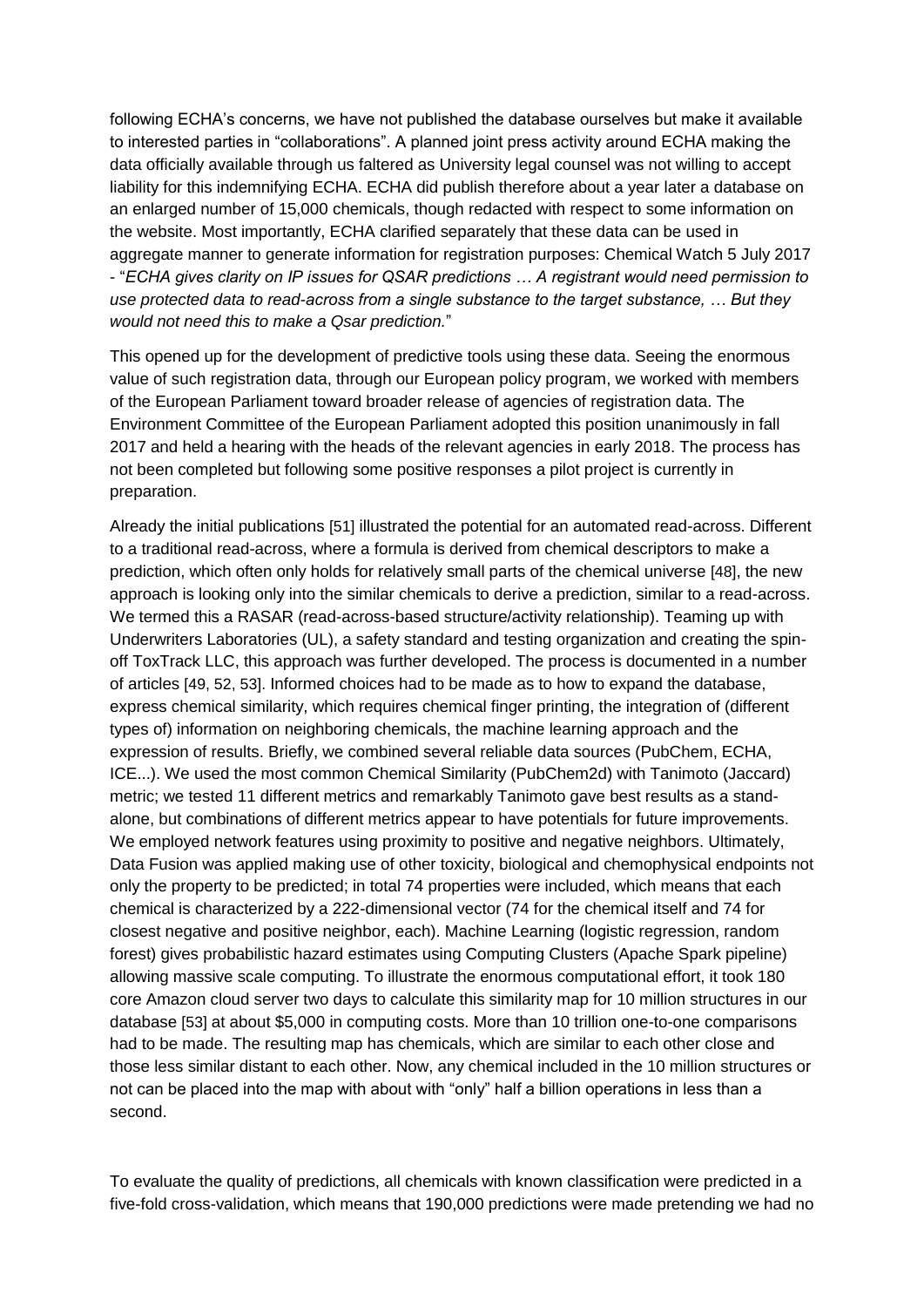information on the substance and then comparing prediction and known result. This was done for all chemicals, even where no close or contradictory information on neighbors was available. A remarkable 87% correct results were obtained for nine common hazards.

In parallel, the original ECHA database was scrutinized for chemicals, for which multiple animal test results were available. 350-750 chemicals with repeat tests each were found for the six most commonly used toxicity tests. They were on average 81% reproducible, but this number is inflated by the non-toxic substances, which typically remain negative in re-tests. Only 69% reproducibility was found for toxic chemicals [53]. This apparent outperforming of the animal test with a computational method (81% vs 87% correct results) spurred a lot of media attention, e.g. Zainzinger (2018) [59] and van Noorden (2018) [57], though we have to admit that to some extent apples and organs are compared (not the same chemicals, 6 vs. 9 tests, animal test results vs. classifications). However, animal test reproducibility is a rather optimistic proxy for the reliability of test results anyway as all species differences are left aside in this analysis.

Further corroboration for the relevance of the approach comes from a type of sensitivity analysis provided in the publication: Analyzing which information contributed most to the prediction of the nine hazards, many of these made obvious sense. A key feature of the approach is, that a probability of the result can be calculated as well. The computer can analyze based on quality and quantity of results on the substance and its neighbors, how often the 190,000 predictions were correct or not. This allows to predict accuracy for any constellation of data. Already earlier we had seen for skin sensitization that the closer the next neighbor, the more likely the two substances were sharing the classification as toxic or non-toxic [49]. If we required 75% similarity, the prediction was 80% accurate, if we required 95% or more similarity, we obtained the same property in 92% of the cases. Defining the applicability of the approach based on the probability of an accurate result would boost the quality of predictions but on the expense of more and more substances, for which no prediction can be made. The other way around, the predictive power can obviously be improved adding more and more data, increasing the likelihood to have close chemicals with neighbors. Simulations show [53] that relatively small numbers of chemicals with data, talking hundreds to few thousands, allow to have similar chemicals for large parts of the chemical universe. The approach is allowing to work with very sparse datasets.

The potential for use for example in Green Toxicology [55] is obvious. The database also allows to derive improved thresholds of toxicological concern [58]. Since the publication, a number of extensions, improvements and validation efforts took place. Agencies such as FDA announced evaluation plans, but to our surprise we could not yet gain interest by International validation bodies to enter formal validation. The respective publications are in preparation. Altogether, the project represents an illustration of the potential of Big Data and Artificial Intelligence, which obviously goes far beyond safety sciences [37]. With a larger scientific community adopting and further developing the RASAR approach, this promises to be a major addition to the toolbox of safety sciences.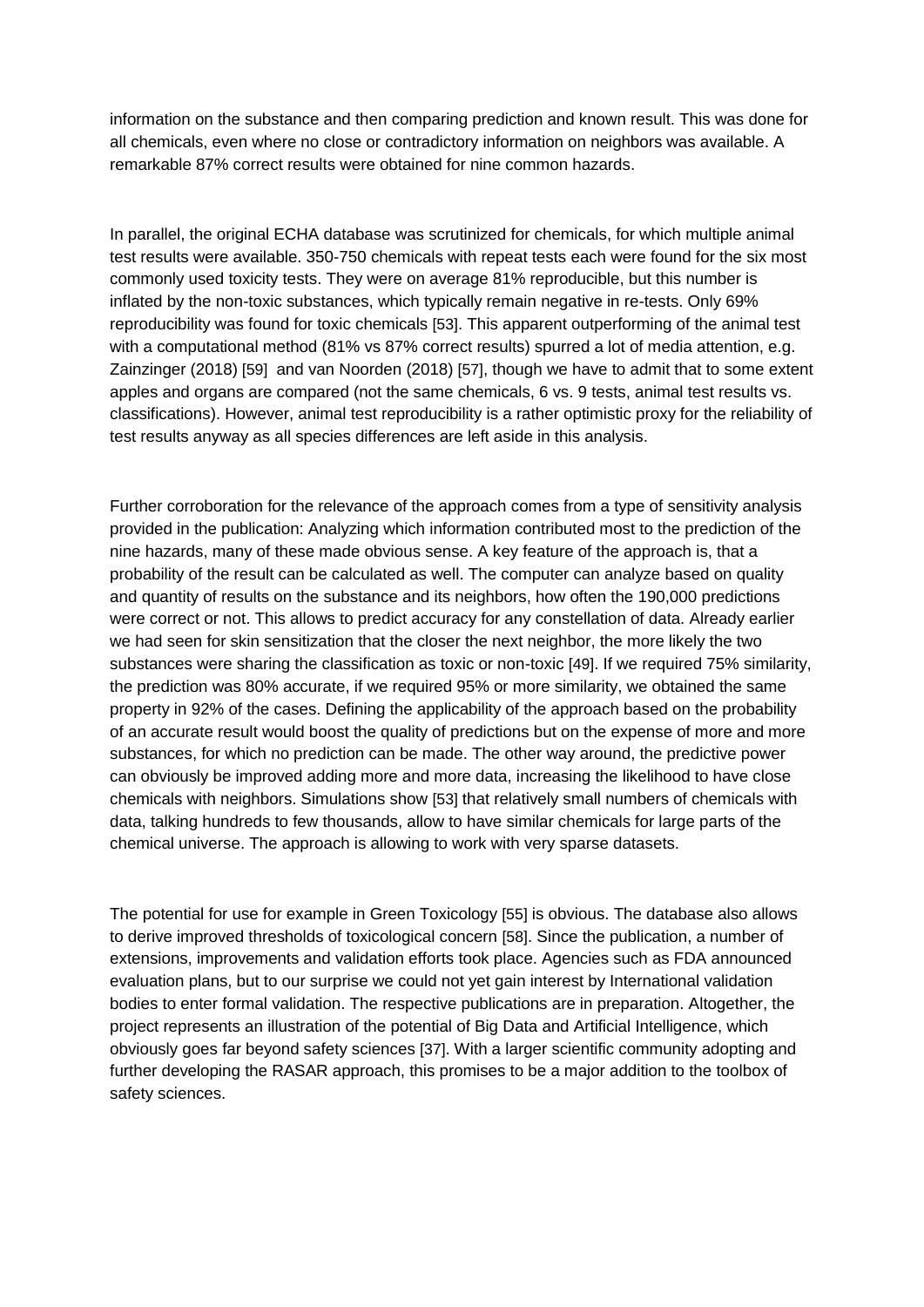# **DISCUSSION AND CONCLUSION**

The first goal of the workshop was to provide general information about the use of chemical grouping for read across purposes. The basic framework is laid out by ECHA's 2015 RAAF. Further guidance was provided by a taskforce which developed a guidance paper related to Good Read-Across Practice (GRAP) [6]. This guidance was presented and endorsed in two stakeholder fora in Brussels and Washington and complements ECHA's Read-Across Assessment Framework

Subsequently examples were given for classical read across for mutagenicity. Mutagenicity is usually related to reactivity (i.e. interaction of the chemical with the DNA) and as such has a higher likelihood of having a chemical structure-based similarity than for other toxicological end points such as systemic toxicity or reproduction toxicity. In the second presentation the toxicokinetic and metabolism aspects which need to be considered were highlighted. It is particularly noted this area that is often less well addressed, and its complexity underestimated. Therefore, insufficient ADME information may be a frequent cause for regulatory non-acceptance of proposed read across cases under REACH. In the third presentation the essential component of read across – chemical similarity – was further elucidated. Here computational methods that provide indications of chemical similarity were discussed. These methods calculate physicochemical properties of molecules defining type and number of atoms, bonds and rings present in the molecule, polarity and solubility, among other molecular properties. The analysis shows that graph convolutional fingerprints are useful for read-across. One advantage is that the fingerprints are learned from the underlying dataset and can be generated endpoint specific. Hence, they are customized for the specific read-across questions and can better distinguish between the active and inactive molecules. Thus, computational methods are available to assist and evaluate best selection of chemical for read across purposes based on physicochemical parameters.

As indicated above, the number of successful read-across cases in systemic toxicity is limited. Therefore, additional information – derived from new approach methods (NAMs) can potentially be helpful to substantiate read-across. One such a NAM is metabolomics. Appling this technology in the context of regulatory 28-day studies in rats provided additional biological information to prove or disprove similarity on a biological basis. Such information was considered as very useful in the ECHA NAM workshop. In this 2016 Helsinki workshop a number of key suggestions to further apply NAMs in a regulatory context were made. There is a need for standardisation of NAMs as well as a better understanding of their relevance through thorough analysis of their performance and definition of their applicability. Documentation and/or access to the underlying data and algorithms. In addition, reporting templates for NAMs are required to encourage their use. NAMs were demonstrated to provide pertinent information relating to mechanisms of action i.e. toxicodynamics; however, fewer examples of their use for toxicokinetics were available. Paini et al 2019, discuss the need for development and potential application of biokinetic models using information from 'Next Generation' alternatives. The regulatory use of NAMs is anticipated to increase in a variety of applications and to address a number of regulatory challenges, including supporting read-across, prioritisation and screening; however, they should be applied with a full understanding of their potential advantages (e.g. rapid screening, improved mechanistic understanding) and limitations. To increase uptake and acceptance amongst all stakeholders, case studies and capacity building are required. In the context of NAMs used for read-across, the main outcomes and conclusions of the workshop were: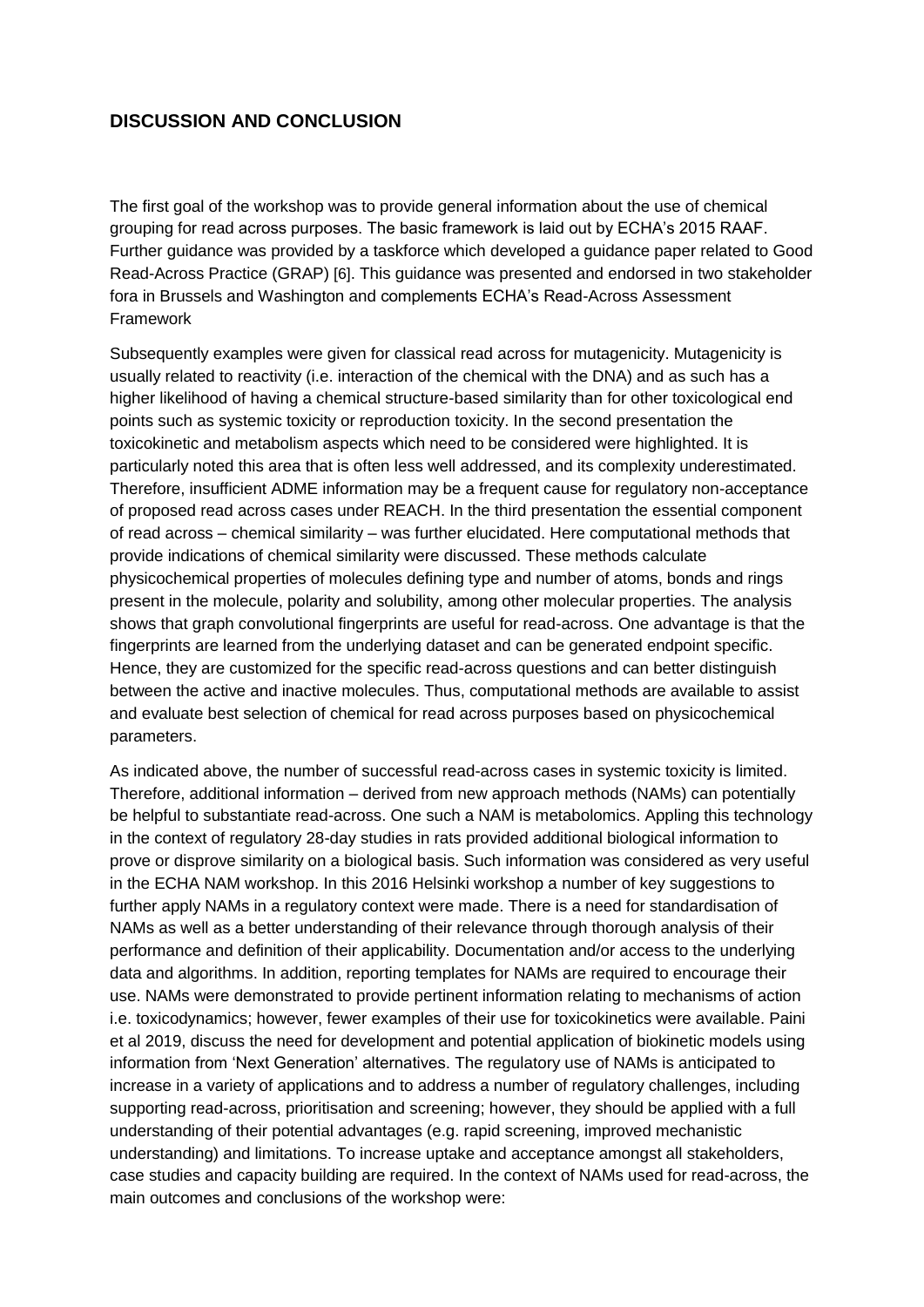(1) Data from NAMs were shown to support read-across as well as providing useful and usable information for screening and prioritisation.

(2) There is a need for standardisation of NAM approaches so that they may be made transferable and transparent.

(3) The intrinsic quality and coverage of NAM data have to be defined and addressed.

(4) There is a need to understand and characterize uncertainty from NAM data and how these will affect WoE.

(5) There is a need for further case studies to demonstrate the practical application of NAMs.

Finally, the last presentation, takes the concept of read across one step further, from chemical grouping based on preselected similarity (albeit with computational aid) to an automated process taking into account both chemical similarity as well as biological outcome for the end-point of interest. Different to a traditional read-across, where a formula is derived from chemical descriptors to make a prediction, which often only holds for relatively small parts of the chemical universe [48], the new approach is looking only into the similar chemicals to derive a prediction, similar to a read-across - termed RASAR (read-across-based structure/activity relationship).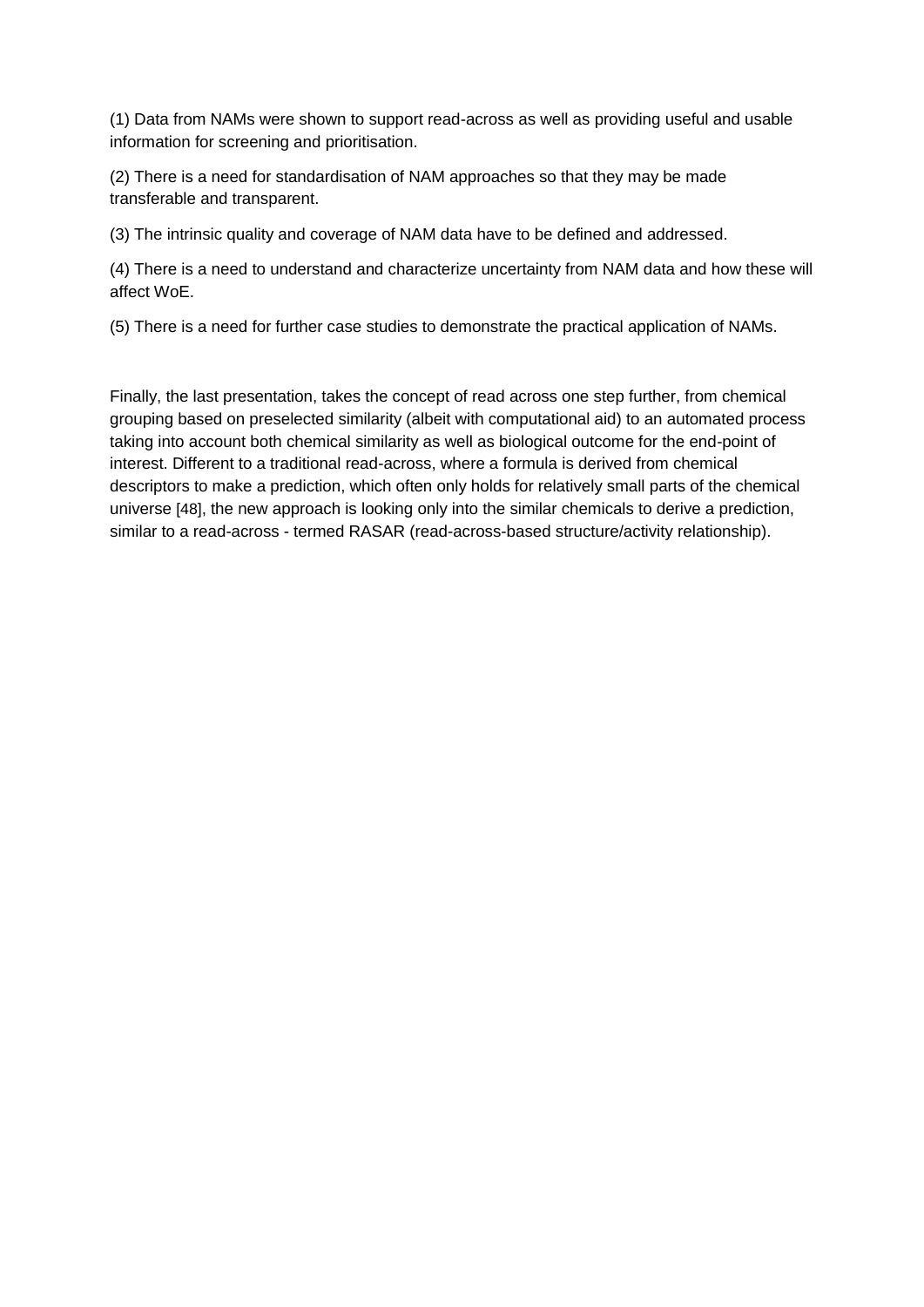## **References**

[1] Dearfield KL; Gollapudi BB; Bemis JC; Benz RD; Douglas GR; Elespuru RK; Johnson GE; Kirkland DJ; LeBaron MJ; Li AP; Marchetti F; Pottenger LH; Rorije E; Tanir JY; Thybaud V; van Benthem J; Yauk CL; Zeiger E; Luijten MNext generation testing strategy for assessment of genomic damage: A conceptual framework and considerations. Environ Mol Mutagen. 2017, 06; 58(5):264-283.

[2] ECHA 2017. Guidance on Information Requirements and Chemical Safety Assessment, Chapter R.7a: Endpoint specific guidance, version 6.0. July 2017; ECHA-17-G-18-EN [3] Patlewicz G; Ball N; Booth ED; Hulzebos E; Zvinavashe E; Hennes C.:Use of category approaches, read-across and (Q)SAR: general considerations. Regul Toxicol Pharmacol. 2013, Oct; 67(1):1-12.

[4] Patlewicz G; Ball N; Becker RA; Booth ED; Cronin MT; Kroese D; Steup D; van Ravenzwaay B; Hartung T:Read-across approaches--misconceptions, promises and challenges ahead. ALTEX. 2014; 31(4):387-96.

[5] Patlewicz G; Ball N; Boogaard PJ; Becker RA; Hubesch B. Building scientific confidence in the development and evaluation of read-across. Regul Toxicol Pharmacol. 2015, Jun; 72(1):117-33. [6] Ball N; Cronin MT; Shen J; Blackburn K; Booth ED; Bouhifd M; Donley E; Egnash L; Hastings C; Juberg DR; Kleensang A; Kleinstreuer N; Kroese ED; Lee AC; Luechtefeld T; Maertens A; Marty S; Naciff JM; Palmer J; Pamies D; Penman M; Richarz AN; Russo DP; Stuard SB; Patlewicz G; van Ravenzwaay B; Wu S; Zhu H; Hartung T.: Toward Good Read-Across Practice (GRAP) guidance. ALTEX. 2016; 33(2):149-66.

[7] Blackburn K; Stuard SB. :A framework to facilitate consistent characterization of read across uncertainty. Regul Toxicol Pharmacol. 2014, Apr; 68(3):353-62.

[8] ECHA. 2015. Read-across Assessment Framework (RAAF). ECHA-15-R-07-EN [9] Ball N; Bartels M; Budinsky R; Klapacz J; Hays S; Kirman C; Patlewicz G.:The challenge of using read-across within the EU REACH regulatory framework; how much uncertainty is too much? Dipropylene glycol methyl ether acetate, an exemplary case study. Regul Toxicol Pharmacol. 2014, Mar; 68(2):212-21.

[10] Schultz, T. W., Amcoff, P., Berggren, E., Gautier, F., Kalric, M., Knight, D. J., Mahony, C., Schwarz, M., White, A., Cronin, M. T. D. 2015. A strategy for structuring and reporting a readacross prediction of toxicity. Regul. Toxicol. Pharmacol. 72, 586-601.

[11] Gelbke HP; Ellis-Hutchings R; Müllerschön H; Murphy S; Pemberton M.: Toxicological assessment of lower alkyl methacrylate esters by a category approach. Regul Toxicol Pharmacol. 2018, Feb; 92:104-127

[12] Skare JA; Blackburn K; Wu S; Re TA; Duche D; Ringeissen S; Bjerke DL; Srinivasan V; Eisenmann C: Use of read-across and computer-based predictive analysis for the safety assessment of PEG cocamines. Regul Toxicol Pharmacol. 2015, Apr; 71(3):515-28. [Regulatory toxicology and pharmacology : RTP] [PubMed

[13] Schultz TW; Cronin MTD: Lessons learned from read-across case studies for repeated-dose toxicity. Regul Toxicol Pharmacol. 2017, Aug; 88:185-191.

[14] E. Fernandez, R. Perez, A. Hernandez, P. Tejada, M. Arteta, J.T. Ramos (2011) Factors and Mechanisms for Pharmacokinetic Differences between Pediatric Population and Adults, *Pharmaceutics*, 3(1): 53–72

[15] C. Laroche, M. Aggarwal, H. Bender, P. Benndorf, B. Birk, J. Crozier, G. Dal Negro, F. De Gaetano, C. Desaintes, I. Gardner, B. Hubesch, A. Irizar, D. John, V. Kumar, A. Lostia, I. Manou, M. Monshouwer, B.P. Müller, A. Paini, K. Reid, T. Rowan, M. Sachana, K. Schutte, C. Stirling, R. Taalman, L. van Aerts, R Weissenhorn, U.G. Sauer (2018) Finding synergies for 3Rs –

Toxicokinetics and read-across: Report from an EPAA partners' Forum, *Regulatory Toxicology and Pharmacology,* 99, 5–21 https://doi.org/10.1016/j.yrtph.2018.08.006

[16] J. Lu, M-R Goldsmith, C.M. Grulke, D.T. Chang, R.D. Brooks, J.A. Leonard, M.B. Phillips, E.D. Hypes, M.J. Fair, R. Tornero-Velez, J. Johnson, C.C. Dary, Y.-M. Tan (2016) Developing a physiologically-based pharmacokinetic model knowledgebase in support of provisional model construction, PLoS Comput. Biol. 12 (2) e1004495.

[17] J.C. Madden, G. Pawar, M.T.D. Cronin, S.Webb, Y-M Tan, A. Paini (2019) In silico resources to assist in the development and evaluation of physiologically-based kinetic models, *Computational Toxicology,* 11, 33-49, https://doi.org/10.1016/j.comtox.2019.03.001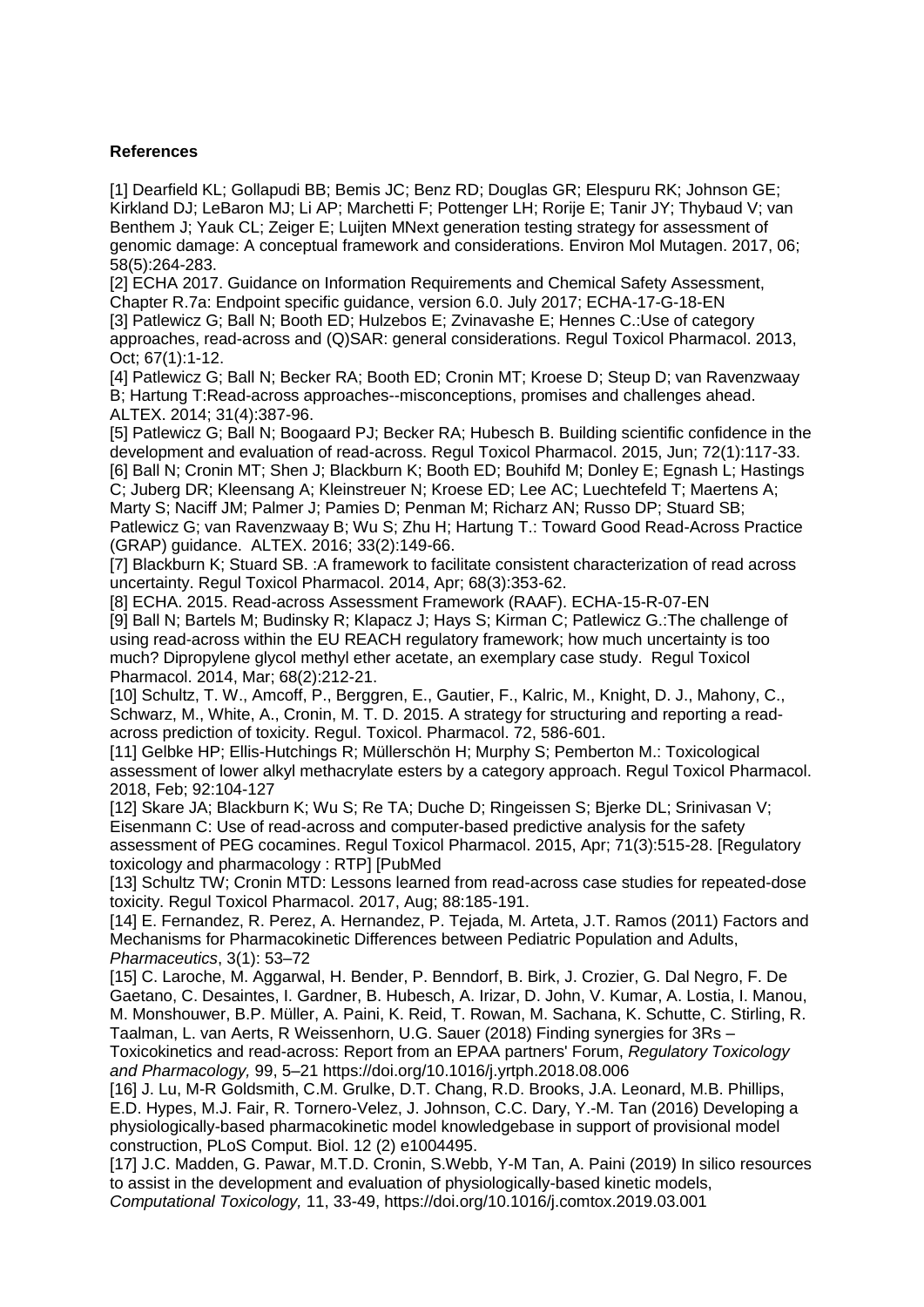[18] C.L. Mellor, R.L. Marchese Robinson, R. Benigni, D. Ebbrell, S.J. Enoch, J.W. Firman, J.C. Madden, G. Pawar, C. Yang, M.T.D. Cronin (2019) Molecular fingerprint-derived similarity measures for toxicological readacross: Recommendations for optimal use, *Regulatory Toxicology and Pharmacology*, 101, 121-134

[19] M. Patel, M.L. Chilton, A. Sartini, L. Gibson, C. Barber, L. Covey-Crump, K.R. Przybylak, M.T.D. Cronin, J.C. Madden (2018) Assessment and Reproducibility of Quantitative Structure−Activity Relationship Models by the Nonexpert, *Journal of Chemical Information and Modelling*, 58, 673-682

[20] G. Pawar, J.C. Madden, D. Ebbrell, J.W. Firman, M.T.D. Cronin (2019) In Silico Toxicology Data Resources to Support Read-Across and (Q)SAR, *Frontiers in Pharmacology* (accepted) [22] K.R. Przybylak, J.C. Madden, E. Covey-Crump, L. Gibson, C. Barber, M. Patel, M.T.D. Cronin (2018) Characterisation of data resources for in silico modelling: benchmark datasets for ADME Properties, *Expert Opinion on Drug Metabolism & Toxicology*, 14, 169-181,

https://doi.org/10.1080/17425255.2017.1316449

[23] M. Sachana (2019) An international effort to promote the regulatory use of PBK models based on non-animal data, *Computational Toxicology,* 11, 23-24

[24] T.W. Schultz, P. Amcoff, E. Berggren, F. Gautier, M. Klaric, D.J. Knight, C. Mahony, M. Schwarz, A. White, M.T.D. Cronin (2015) A strategy for structuring and reporting a read-across prediction of toxicity. *Regulatory Toxicology and Pharmacology* 72, 586–601, http://dx.doi.org/10.1016/j.yrtph.2015.05.016

[25] T.W. Schultz, A-N. Richarz, M.T.D. Cronin (2019) Assessing uncertainty in read-across: Questions to evaluate toxicity predictions based on knowledge gained from case studies. *Computational Toxicology,* 9, 1-11, https://doi.org/10.1016/j.comtox.2018.10.003

[26] OECD (2014), Organisation for Economic Cooperation and Development (OECD), Guidance on Grouping of Chemicals, Second Edition, No. 194, Series on Testing & Assessment. ENV/JM/MONO(2014)4, OECD, Paris, 2014

[27] OECD (2018a), A case study on the use of integrated approaches for testing and assessment for sub-chronic repeated-dose toxicity of simple aryl alcohol alkyl carboxylic esters: read across, Series on Testing and Assessment No. 293

[28] OECD (2018b) Report on considerations from case studies on integrated approaches for testing and assessment (IATA), Third Review Cycle, Series on Testing and Assessment, No. 289 [29] S. Wu, K. Blackburn, J. Amburgey, J. Jaworska, T. Federle (2010) A f framework for using structural, reactivity, metabolic and physicochemical similarity to evaluate the suitability of analogs for SAR-based toxicological assessments, *Regulatory Toxicology and Pharmacology*, 56, 67-81

[30] Floris, M., Manganaro, A., Nicolotti, O., Medda, R., Mangiatordi, G. F., and Benfenati, E. (2014). A generalizable definition of chemical similarity for read-across. J. Cheminform. 6, 39. doi: 10.1186/s13321-014-0039-1.

[31] Zhu H, Bouhifd M, Kleinstreuer N, et al. Supporting read-across using biological data. ALTEX. 2016;33:167–182.<http://dx.doi.org/10.14573/altex.1601252>

[32] Nikolova N, Jaworska J. Approaches to measure chemical similarity - a review. QSAR Comb Sci. 2003;22:1006–1026. doi: 10.1002/qsar.200330831

[33] Bender A, Jenkins JL, Scheiber J, Sukuru SCK, Glick M, Davies JW. How similar are similarity searching methods? A principal component analysis of molecular descriptor space. J Chem Inf Model. 2009;49:108–119. doi: 10.1021/ci800249s.

[34] Willett P. Similarity searching using 2D structural fingerprints. Methods Mol Biol. 2011;672:133–158. doi: 10.1007/978-1-60761-839-3\_5.

[35] Yang K., Swanson K., Jin W., Coley C., Eiden P., Gao H., Guzman-Perez A., Hopper T., Kelley B., Mathea M., Palmer A., Settels V., Jaakkola T., Jensen K., and Barzilay R. J Chem Inf Model 2019 59 (8), 3370-3388.doi: 10.1021/acs.jcim.9b00237

[36] https://tripod.nih.gov/tox21/challenge/

[37] Landrum, G. RDKit: Open-Source Cheminformatics; http://www.rdkit.org.

[38] Rogers D, Hahn M. Extended Connectivtiy-Fingerprints. J. Chem. Inf. Model.

2010;50(5):742-754. doi: 10.1021/ci100050t.

[39] S.G. Oliver, M.K. Winson, D.B. Kell, F. Baganz, Systematic functional analysis of the yeast genome, Trends Biotechnol, 16 (1998) 373-378.

[40] E. Fukusaki, Application of Metabolomics for High Resolution Phenotype Analysis, Mass Spectrom (Tokyo), 3 (2014) S0045.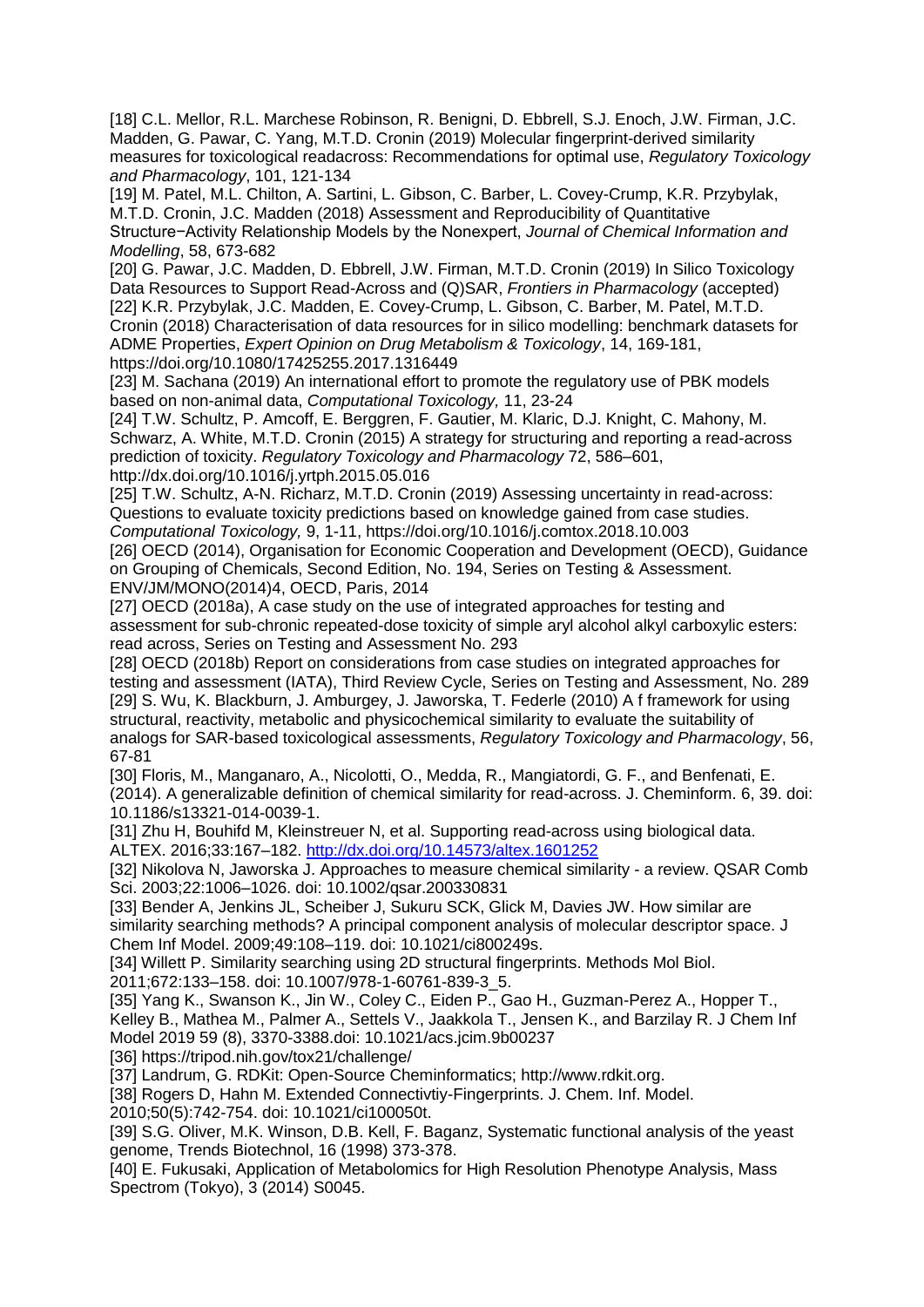[41] T. Cheng, X. Zhan, Pattern recognition for predictive, preventive, and personalized medicine in cancer, EPMA J, 8 (2017) 51-60.

[42] B. van Ravenzwaay, M. Herold, H. Kamp, M.D. Kapp, E. Fabian, R. Looser, G. Krennrich, W. Mellert, A. Prokoudine, V. Strauss, T. Walk, J. Wiemer, Metabolomics: a tool for early detection of toxicological effects and an opportunity for biology based grouping of chemicals-from QSAR to QBAR, Mutat Res, 746 (2012) 144-150.

[43] S. Sperber, M. Wahl, F. Berger, H. Kamp, O. Lemke, V. Starck, T. Walk, M. Spitzer, B.V. Ravenzwaay, Metabolomics as read-across tool: An example with 3-aminopropanol and 2 aminoethanol, Regul Toxicol Pharmacol, 108 (2019) 104442.

[43] B. van Ravenzwaay, S. Sperber, O. Lemke, E. Fabian, F. Faulhammer, H. Kamp, W. Mellert, V. Strauss, A. Strigun, E. Peter, M. Spitzer, T. Walk, Metabolomics as read-across tool: A case study with phenoxy herbicides, Regul Toxicol Pharmacol, 81 (2016) 288-304.

[45] A. Langsch, R.M. David, S. Schneider, S. Sperber, V. Haake, H. Kamp, E. Leibold, B.V. Ravenzwaay, R. Otter, Hexamoll((R)) DINCH: Lack of in vivo evidence for obesogenic properties, Toxicol Lett, 288 (2018) 99-110.

[46] E. Campioli, T.B. Duong, F. Deschamps, V. Papadopoulos, Cyclohexane-1,2-dicarboxylic acid diisononyl ester and metabolite effects on rat epididymal stromal vascular fraction differentiation of adipose tissue, Environ Res, 140 (2015) 145-156.

[47] Gilbert, N. (2016) Legal tussle delays launch of huge toxicity database. Nature News. http://www.nature.com/news/legal-tussle-delays-launch-of-huge-toxicity-database-1.19365 (Accessed 14 Dec 2016)

[48] Hartung T and Hoffmann S. Food for thought on…. in silico methods in toxicology. ALTEX 2009, 26:155-166.

[49] Hartung T. Making big sense from big data in toxicology by read-across. ALTEX, 2016, 33:83-93.

[50] Hartung T. Making big sense from big data. Frontiers in Big Data, 2018, Frontiers in Big Data 1:5. doi: 10.3389/fdata.2018.00005

[51] Luechtefeld T, Maertens A, Russo DP, Rovida C, Zhu H and Hartung T. Global analysis of publicly available safety data for 9,801 substances registered under REACH from 2008-2014. ALTEX 2016, 33, 95-109. [http://doi.org/10.14573/altex.1510052.](http://doi.org/10.14573/altex.1510052)

[52] Luechtefeld T and Hartung T. Computational Approaches to Chemical Hazard Assessment. ALTEX 2017, 34:459-478.

[53] Luechtefeld T, Rowlands C and Hartung T. Big-data and machine learning to revamp computational toxicology and its use in risk assessment. Toxicological Research 2018, 7:732- 744, doi:10.1039/C8TX00051D.

[54] Luechtefeld T, Marsh D, Rowlands C and Hartung T. Machine learning of toxicological big data enables read-across structure activity relationships (RASAR) outperforming animal test reproducibility. Toxicological Sciences, 2018, 165:198-212. doi: 10.1093/toxsci/kfy152.

[55] Maertens A and Hartung T. Green toxicology – know early about and avoid toxic product liabilities. Toxicol. Sci. 2018, 161:285–289. DOI: 10.1093/toxsci/kfx243.

[56] Rabesandratana, T. (2016). TOXICOLOGY. A crystal ball for chemical safety. Science 351, 651.

[57] van Noorden R. Software improves toxicity tests - machine learning trumps animal testing for many chemicals. Nature 2018, 559:163–163. http://doi.org/10.1038/d41586-018-05664-2

[58] van Ravenzwaay, B., Jiang, X., Luechtefeld, T., and Hartung, T. (2017). The Threshold of Toxicological Concern for prenatal developmental toxicity in rats and rabbits. Regulat. Pharmacol. Toxicol. 88, 157–172.

[59] Zainzinger V. Digital chemical test impresses - giant database shows promise for replacing animal studies. Science 2018, 361(6398), 117–117.

[60] Zhu H, Bouhifd M, Kleinstreuer N, Kroese ED, Liu Z, Luechtefeld T, Pamies D, Shen J, Strauss V, Wu S and Hartung T. Supporting read-across using biological data. ALTEX 2016, 33, 167-182.<http://doi.org/10.14573/altex.1601252>

[61] ECHA (2017), European Agency (ECHA) Read-Across Assessment Framework (RAAF). European Chemicals Agency, Helsinki, 2017.

[Becht E. et al Dimensionality reduction for visualizing single-cell data using UMAP. Nature Biotech, PY – 2018;37; 38 10.1038/nbt.4314.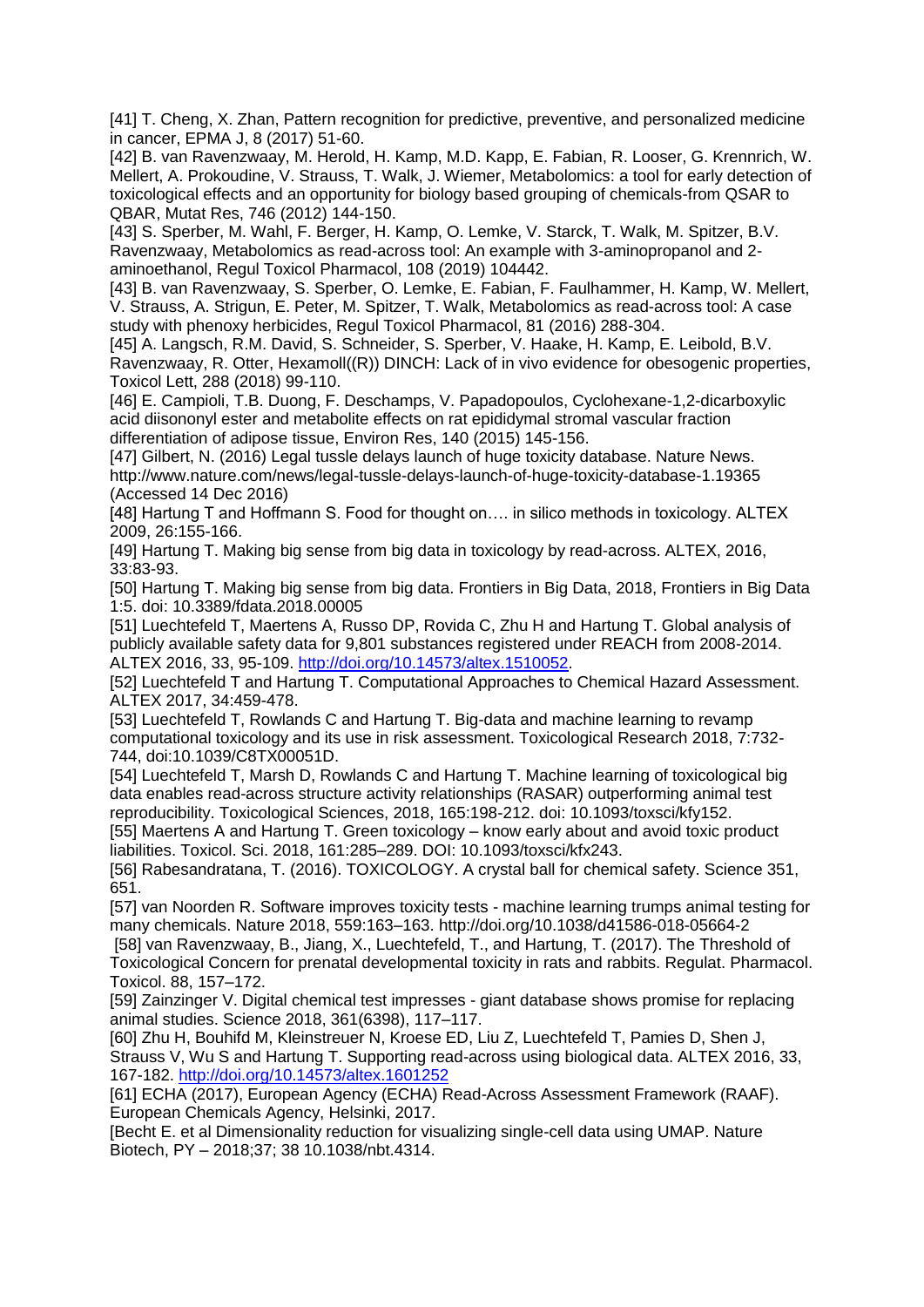Table 2: Structural and toxicological comparison of 2-acetylaminofluorene (2-AAF) and 4 acetylaminofluorene (4-AAF).





Figure 1: The molecules can be analyzed in terms of the similarity between their molecular descriptors by using the UMAP nonlinear dimensionality-reduction technique. The embedded neural representation shows an increased tendency to cluster molecules by biological activity, rather than simply on structural similarity*.*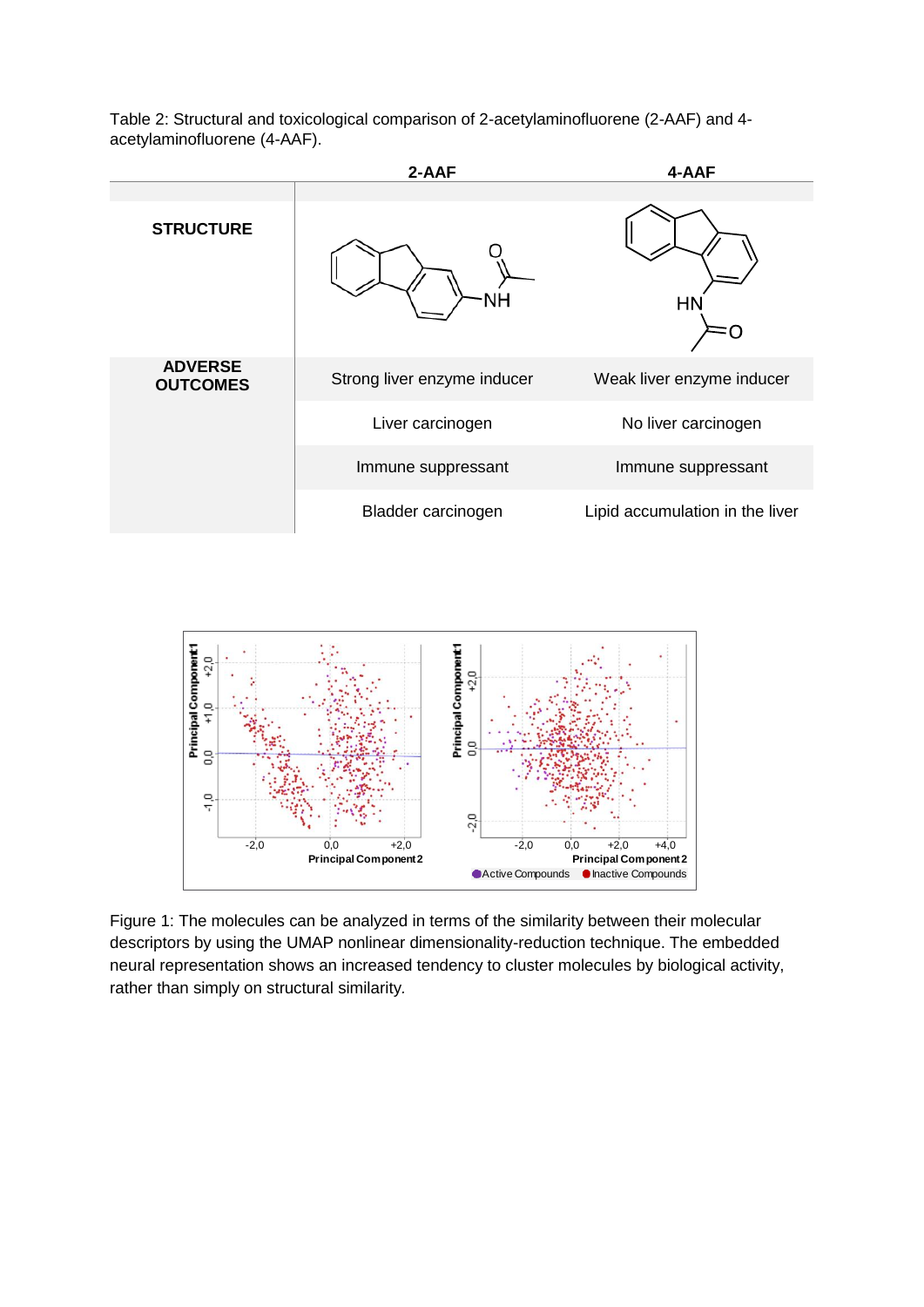

Figure 2: Performance of k-nearest neighbor classification for the three different descriptors on a separate test dataset. Visualized is the percentage accuracy, sensitivity and specificity. In general, the specificity is very low, because the dataset is imbalanced, with respect to the ratio of inactive and active compounds in the dataset. Here the results are shown exemplarily for the estrogen receptor.



Figure 3: Evaluating the performance of combinations of distance measure and descriptor using receiver operator curves. In general, curves using the neural representation have higher areas under the curve indicating improved separation of active and inactive molecules